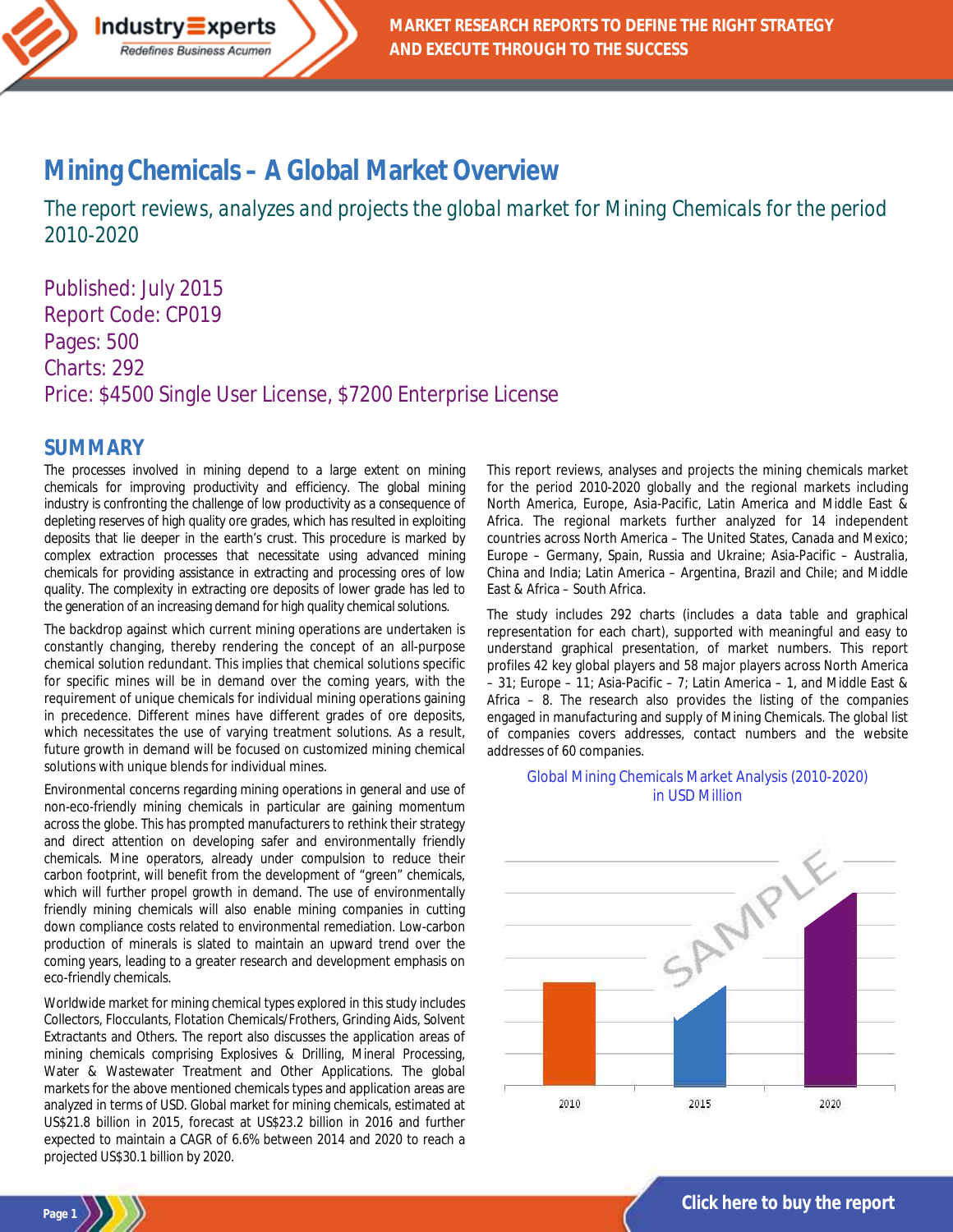

# **SAMPLE COMPANY PROFILE**

Redefines Business Acumen

### **AECI LIMITED**

AECI Place, 24 The Woodlands, Woodlands Drive, Woodmead, Sandton, SOUTH AFRICA Tel: +27(0)11 806 8700, Fax: +27(0)11 806 8701 Website: www.aeci.co.za

### **Business Overview**

Established in 1924, Sandton, South Africa-based AECI Limited is an explosives and specialty chemicals company engaged in offering products and services to the mining, production, and agricultural sectors. The Group has 16 businesses engaged in various business development operations, mainly focusing on the areas of mining solutions, water solutions, agrochemicals, food additives, and specialty chemicals.

#### **Business Analysis**

| <b>Business</b>                     | <b>Operation Particulars</b>                                                                                                                                                                                                                                                                                                                                         |
|-------------------------------------|----------------------------------------------------------------------------------------------------------------------------------------------------------------------------------------------------------------------------------------------------------------------------------------------------------------------------------------------------------------------|
| Acacia Real Estate                  | Engaged in the development and maintenance of commercial real<br>estate assets                                                                                                                                                                                                                                                                                       |
| <b>AEL Mining Services</b>          | Engaged in developing, manufacturing and supplying commercial<br>explosives, initiating systems, and blasting services for mining,<br>quarrying and construction sectors                                                                                                                                                                                             |
| Akulu Marchon                       | Engaged in the supply of chemical raw materials and value-adding<br>services to the cosmetics, toiletry and detergent industries                                                                                                                                                                                                                                     |
| Chemfit                             | Engaged in offering specialized chemical products and services, including<br>polymer additives, process additives, petrochemicals, technical<br>products, soil fumigation, and animal health and nutrition                                                                                                                                                           |
| <b>Chemical Initiatives</b>         | Engaged in the supply of specialty chemicals, raw materials and<br>relative services for use in industrial applications in the<br>manufacturing and mining areas                                                                                                                                                                                                     |
| ChemSystems (Pty) Ltd               | Engaged in offering a broad variety of products, services and<br>chemical solutions for use in foundry, plastic, pulp, paper, tissue,<br>leather, construction, polymer, marine, mining, and other<br>industrial applications                                                                                                                                        |
| <b>Crest Chemicals</b>              | Engaged in the distribution of chemical raw materials to various<br>industrial uses, including personal care and cosmetics                                                                                                                                                                                                                                           |
| Experse                             | Engaged in the development of surface emulsifiers, underground<br>emulsifiers, packaged emulsifiers, and specialized products                                                                                                                                                                                                                                        |
| <b>ImproChem</b>                    | Engaged in offering advanced, high quality, safe, integrated water,<br>energy, air and hygiene solutions to various industries encompassing<br>upstream oil and gas extraction and production, crude oil refining, CTL<br>and GTL plants, downstream petrochemicals, mining, metals, power<br>generation, food and beverage, paper, sugar, textiles, and automotives |
| Industrial Oleochemical<br>Products | Engaged in the production of fatty acids and rosin, with the<br>additional capacity to convert these into downstream products,<br>such as resins, emulsifiers and other useful derivatives                                                                                                                                                                           |
| Lake Foods                          | Engaged in the production and supply of specialty ingredients and<br>commodities, offering products and services into the dairy,<br>beverage, wine, meat, bakery, health and nutrition industries                                                                                                                                                                    |
| <b>Nulandis</b>                     | Engaged in developing, manufacturing, formulating,<br>and<br>distributing specialized agricultural chemical products                                                                                                                                                                                                                                                 |
| Resinkem (Pty) Ltd                  | Engaged in the production and marketing of formaldehyde, urea<br>formaldehyde resins and phenol formaldehyde resins                                                                                                                                                                                                                                                  |
| <b>SANS Technical Fibers</b>        | Engaged in making a wide range of specialty nylon 6.6 light denier<br>industrial and heavy denier air-jet textured yarns for high<br>specification end use applications                                                                                                                                                                                              |
| Senmin                              | Engaged in the manufacture and supply of mining chemicals for<br>use in the mineral processing of a broad variety of ores such as<br>platinum, copper, zinc, and coal; and also polyacrylamides for use<br>in tailings treatment                                                                                                                                     |
| Specialty Minerals SA               | SMSA is engaged in offering a range of products for use as value-<br>adidgn filler and coating materials by Mondi in the production of<br>copy grade paper                                                                                                                                                                                                           |

AECI, through its businesses, mainly AEL Mining Services, and Senmin is engaged in manufacturing and supplying a range of specialty chemicals and solutions for use in the mining industry. The company has established R&D facilities in Modderfontein, and Sasolburg; and has regional and global businesses in Africa, South East Asia, and Australia.

*…………………….more*

# **SAMPLE TABLE/CHART**

Global Production of Barytes (2013) by Region – North America, Europe, Asia-Pacific, Latin America and Middle East & Africa in Metric Tons



Global Mining Chemicals Market (2010-2020) in Explosives & Drilling Applications by Geographic Region – North America, Europe, Asia-Pacific, Latin America and Middle East & Africa in USD Million



# **KEY PLAYERS PROFILED**

3M Company AECI Limited Akzonobel NV Arizona Chemical Company, LLC Ashland, Inc. BASF SE Beijing Hengju Chemical Group Corporation Celanese Corporation Chevron Phillips Chemical Company Clariant AG Cyanco Corporation Cytec Industries, Inc. The Dow Chemical Company Dupont (EI) De Nemours Ekof Mining & Water Solution GmbH Exxon Mobil Corporation FMC Corporation General Electric Company Huntsman Corporation Nalco Holding Company Nasaco International LLC Orica Limited PQ Corporation Quaker Chemical Corporation Royal Dutch Shell Plc Sasol Limited SNF Floerger Tronox Limited Zinkan Enterprises Inc.

*…………………….more*

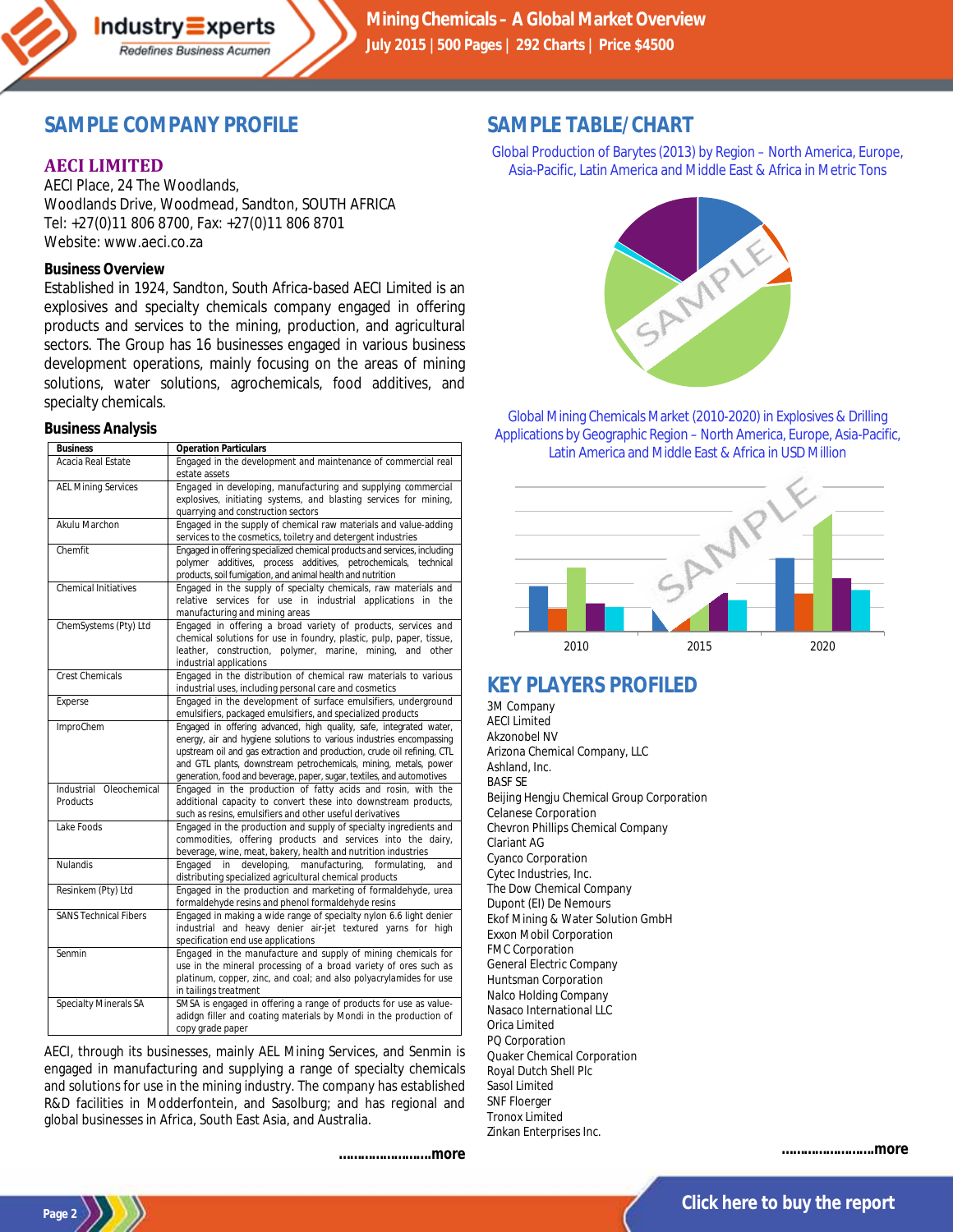# **TABLE OF CONTENTS**

#### **PART A: GLOBAL MARKET PERSPECTIVE ........ 1**

| 1.1.2 An Overview of Mining Chemicals  6           |  |
|----------------------------------------------------|--|
|                                                    |  |
| 1.1.2.1.1.1 Potassium Amyl Xanthate (PAX)  6       |  |
| 1.1.2.1.1.2 Sodium Ethyl Xanthate (SEX) 6          |  |
| 1.1.2.1.1.3 Sodium Isobutyl Xanthate (SIBX) 7      |  |
| 1.1.2.1.1.4 Sodium Isopropyl Xanthate (SIPX) 7     |  |
|                                                    |  |
|                                                    |  |
| 1.1.2.1.3.1 Ammonium Dibutyl Dithiophosphate  7    |  |
| 1.1.2.1.3.2 Sodium Diethyl Dithiophosphate  7      |  |
| 1.1.2.1.3.3 Sodium Diisopropyl Dithiophosphate  8  |  |
| 1.1.2.1.3.4 Sodium Di-Sec-Butyl Dithiophosphate  8 |  |
| 1.1.2.1.3.5 Sodium Diisoamyl Dithiophosphate 8     |  |
| 1.1.2.1.3.6 Sodium Diisobutyl Dithiophosphate  8   |  |
|                                                    |  |
|                                                    |  |
|                                                    |  |
|                                                    |  |
| 1.1.2.3 Flotation Chemicals/Frothers 10            |  |
| 1.1.2.3.1 Methyl Isobutyl Carbinol (MIBC) 10       |  |
|                                                    |  |
|                                                    |  |
|                                                    |  |
| 1.1.2.6 Other Mining Chemicals  12                 |  |
|                                                    |  |
|                                                    |  |
|                                                    |  |
|                                                    |  |
|                                                    |  |
| 1.1.2.6.2 Chemicals for Explosives and Drilling 13 |  |
| 1.1.3 Application Areas for Mining Chemicals  14   |  |
|                                                    |  |
|                                                    |  |
| 1.1.3.3 Water and Wastewater Treatment 16          |  |
| 1.1.3.3.1 Active Water Treatment  17               |  |
|                                                    |  |
|                                                    |  |
|                                                    |  |
| 2. A GLANCE AT SELECT MINERALS PRODUCTION 19       |  |
|                                                    |  |
|                                                    |  |
|                                                    |  |
|                                                    |  |
|                                                    |  |
|                                                    |  |
|                                                    |  |
|                                                    |  |
|                                                    |  |

2.10 Fluorspar.......................................................... 24 2.11 Ferro-Alloys...................................................... 24 2.12 Gold ................................................................. 25 2.13 Graphite........................................................... 25 2.14 Gypsum and Plaster......................................... 26 2.15 Iron Ore ........................................................... 26 2.16 Kaolin............................................................... 27

| 3.1 Innovative Technologies Help in Recovering                                                                    |  |
|-------------------------------------------------------------------------------------------------------------------|--|
|                                                                                                                   |  |
| 3.2 Cationic Polysaccharides Used in Developing                                                                   |  |
| Innovative Biodegradable Polymeric Flocculants  37                                                                |  |
| 3.3 MIBC Frothers for Enhancing Mining Productivity  38<br>3.4 Novel Hydrotalcite Wastewater Treatment            |  |
|                                                                                                                   |  |
|                                                                                                                   |  |
|                                                                                                                   |  |
|                                                                                                                   |  |
| AkzoNobel Joined Forces with ICL Iberia 117                                                                       |  |
| Cheminova A/S Acquired by FMC Corporation 117                                                                     |  |
| Demonstration of Cytec's New Series of Red Mud                                                                    |  |
| Launch of One-Stop Shop for Mining and Water Treatment                                                            |  |
|                                                                                                                   |  |
| FMC Corporation's Alkali Chemicals Business Acquired by                                                           |  |
|                                                                                                                   |  |
| Demonstration of AkzoNobel's Lilaflot 628M Floating<br>Collectors at the X CIS Congress of the Mineral Processing |  |
|                                                                                                                   |  |
| Kemira's New Global Oil & Mining Headquarters in                                                                  |  |
|                                                                                                                   |  |
| AkzoNobel Showcased New Three-Component Anionic                                                                   |  |
| Collector for Phosphate Ore Flotation at IMPC 2014 in                                                             |  |
| ExxonMobil to Enhance the Production Capacity of                                                                  |  |
|                                                                                                                   |  |
| Oil & Mining Businesses of Hychem Acquired by SNF                                                                 |  |
|                                                                                                                   |  |
| Shell Became the First Company to Provide Gas-based<br>Fluids and Solvents for Chemicals Industry  120            |  |
| Broadening of BASF's Cork site to Enhance the                                                                     |  |
| Manufacturing Capacity of LIX® Solvent Extractants 120                                                            |  |
| Demonstration of AkzoNobel's Optimized Flotation                                                                  |  |
| Collectors and Technologies in the 15th Brazilian Symposium                                                       |  |
| Clariant to Broaden its Presence in the Global Mining                                                             |  |
|                                                                                                                   |  |
| Separation of Orica's Chemicals Business from its Core                                                            |  |
|                                                                                                                   |  |
| Synchronic Renaming and Acquisition of Ashland Water                                                              |  |
| Establishment of Cytec's Novel Mining Chemicals Facility                                                          |  |
|                                                                                                                   |  |
| Cytec Presents a Paper Titled "Change in Extractant                                                               |  |
| Formulation in Minera Franke" at Hydroprocess 2014 in                                                             |  |
|                                                                                                                   |  |
| AECI Purchased Clariant Water Treatment Business  122<br>Cytec Showcases New Product for Rare Earth Separations   |  |
|                                                                                                                   |  |
| AkzoNobel's Optimized Range of Flotation Reagents,                                                                |  |
| Collectors and Technologies for Exhibition at the 1st                                                             |  |
| International Forum "Flotation Reagents" in Russia 123                                                            |  |
| AECI Plans for Four Large Acquisitions to Enhance Annual                                                          |  |
|                                                                                                                   |  |

| Global Debut of BASF's New Ultra-high Molecular Weight                                                         |  |
|----------------------------------------------------------------------------------------------------------------|--|
| Cationic Powder Flocculant Range with Zetag® ULTRA 124                                                         |  |
| Cyanco and Nowata Joined Forces for Sodium Cyanide                                                             |  |
| Raise in the Price of AkzoNobel Surface Chemistry                                                              |  |
|                                                                                                                |  |
| Display of Cytec's AERO® EZ 2100 Chemical Enhancer at                                                          |  |
| the International Heavy Minerals Conference in                                                                 |  |
|                                                                                                                |  |
| Cytec's AERO® 7260 HFP reagent for Copper/Molybdenum                                                           |  |
| separation Showcased at Flotation 2013 in Cape Town 125<br>Clariant's New R&D Center Established in Brazil 125 |  |
| Establishment of New Global Headquarters for Clariant Oil                                                      |  |
| and Mining Services in The Woodlands 126                                                                       |  |
| MineREADY™ Launched by Zinkan Enterprises 126                                                                  |  |
| Inauguration of BASF's New Technical Service Laboratory                                                        |  |
|                                                                                                                |  |
| Elemental Minerals' Sintoukola Potash Project in the RoC                                                       |  |
|                                                                                                                |  |
| Integration of BASF's Water, Oilfield and Mining Solutions                                                     |  |
| Businesses into a Single Global Business Unit 127<br>Opening of BASF's New Technical Laboratory for Mining in  |  |
|                                                                                                                |  |
| New Mining Wastewater Treatment Process Developed by                                                           |  |
|                                                                                                                |  |
| BASF to Broaden its Footprint in the Asia Pacific Region128                                                    |  |
| Cyanco Opened New Sodium Cyanide Plant in Alvin and                                                            |  |
| Broadened its Winnemucca Facility 128                                                                          |  |
| Tronox and Minelco Form Zircon Distribution Pact  129                                                          |  |
| Cheminova Partnered with ALCHEM  129<br>Unification of Dow's Mining and Oil & Gas Businesses. 129              |  |
| ArrMaz Custom Chemicals Purchased by Golden Gate                                                               |  |
|                                                                                                                |  |
| Chevron's WWT Process Acquired by Bechtel  130                                                                 |  |
| Display of Cytec's MAX HT® Sodalite Scale Inhibitor                                                            |  |
| Technology at Toxicology and Sustainable Molecular Design                                                      |  |
|                                                                                                                |  |
|                                                                                                                |  |
| Start up of BASF's Global R&D Center for Mining in Perth  130                                                  |  |
| Worldwide Reinforcement of BASF's Global Oilfield and                                                          |  |
|                                                                                                                |  |
| Showcase of Ashland's Innovative Utility-Water and Functional                                                  |  |
| Chemistries at Aquatech Exposition in Shanghai 131                                                             |  |
| 6. GLOBAL MARKET OVERVIEW132                                                                                   |  |
| 6.1 Global Mining Chemicals Market Overview by                                                                 |  |
|                                                                                                                |  |
| 6.1.1 Global Mining Chemical Type Overview by                                                                  |  |
|                                                                                                                |  |
|                                                                                                                |  |
|                                                                                                                |  |
| 6.1.1.3 Flotation Chemicals/Frothers  139                                                                      |  |
|                                                                                                                |  |
|                                                                                                                |  |
| 6.1.1.6 Other Mining Chemicals  145                                                                            |  |
| 6.2 Global Mining Chemicals Market Overview by                                                                 |  |
|                                                                                                                |  |
| 6.2.1 Global Mining Chemical Application Area                                                                  |  |
| Overview by Geographic Region 149                                                                              |  |
|                                                                                                                |  |
|                                                                                                                |  |
| 6.2.1.3 Water & Wastewater Treatment  153                                                                      |  |
|                                                                                                                |  |
|                                                                                                                |  |
| <b>PART B: REGIONAL MARKET PERSPECTIVE157</b>                                                                  |  |
| REGIONAL MARKET OVERVIEW  159                                                                                  |  |
|                                                                                                                |  |
| 1.1 North American Mining Statistics: Production                                                               |  |
|                                                                                                                |  |

1.1.2 Copper.......................................................... 160

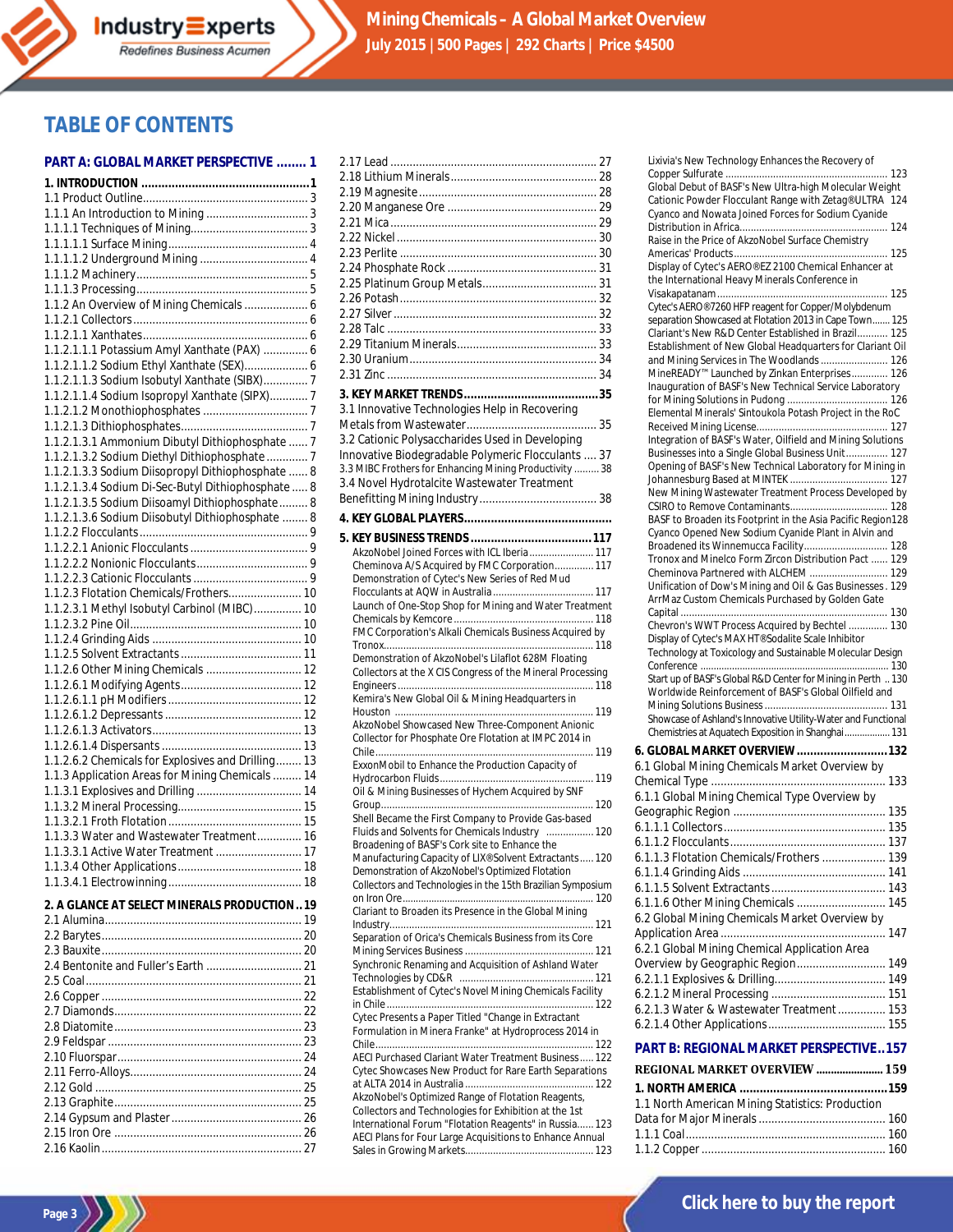| 1.2 North American Mining Chemicals Market                                                        |  |
|---------------------------------------------------------------------------------------------------|--|
| Overview by Geographic Region 163                                                                 |  |
|                                                                                                   |  |
| 1.3 North American Mining Chemicals Market                                                        |  |
|                                                                                                   |  |
|                                                                                                   |  |
| 1.3.1 North American Mining Chemical Type                                                         |  |
| Overview by Geographic Region 167                                                                 |  |
|                                                                                                   |  |
|                                                                                                   |  |
|                                                                                                   |  |
| 1.3.1.3 Flotation Chemicals/Frothers 171                                                          |  |
|                                                                                                   |  |
|                                                                                                   |  |
|                                                                                                   |  |
| 1.3.1.6 Other Mining Chemicals  177                                                               |  |
|                                                                                                   |  |
| 1.4 North American Mining Chemicals Market                                                        |  |
| Overview by Application Area  179                                                                 |  |
|                                                                                                   |  |
| 1.4.1 North American Mining Chemical Application                                                  |  |
| Area Overview by Geographic Region  181                                                           |  |
|                                                                                                   |  |
|                                                                                                   |  |
|                                                                                                   |  |
| 1.4.1.3 Water & Wastewater Treatment  185                                                         |  |
|                                                                                                   |  |
|                                                                                                   |  |
|                                                                                                   |  |
|                                                                                                   |  |
|                                                                                                   |  |
|                                                                                                   |  |
|                                                                                                   |  |
|                                                                                                   |  |
| ArrMaz Gulf Chemicals (Kingdom of Saudi Arabia)196                                                |  |
|                                                                                                   |  |
|                                                                                                   |  |
|                                                                                                   |  |
|                                                                                                   |  |
|                                                                                                   |  |
|                                                                                                   |  |
| Chevron Phillips Chemical Company 202                                                             |  |
|                                                                                                   |  |
|                                                                                                   |  |
|                                                                                                   |  |
|                                                                                                   |  |
|                                                                                                   |  |
|                                                                                                   |  |
|                                                                                                   |  |
|                                                                                                   |  |
|                                                                                                   |  |
|                                                                                                   |  |
|                                                                                                   |  |
|                                                                                                   |  |
| GE Water & Process Technologies (United States) 223                                               |  |
|                                                                                                   |  |
|                                                                                                   |  |
|                                                                                                   |  |
|                                                                                                   |  |
|                                                                                                   |  |
|                                                                                                   |  |
| Quaker Chemical Corporation (United States) 237                                                   |  |
|                                                                                                   |  |
|                                                                                                   |  |
|                                                                                                   |  |
|                                                                                                   |  |
|                                                                                                   |  |
|                                                                                                   |  |
|                                                                                                   |  |
| 1.6 North American Mining Chemicals Market                                                        |  |
|                                                                                                   |  |
|                                                                                                   |  |
|                                                                                                   |  |
| 1.6.1.1 An Overview and Outlook of the United                                                     |  |
|                                                                                                   |  |
|                                                                                                   |  |
| 1.6.1.2 Market Overview by Chemical Type  250                                                     |  |
| 1.6.1.3 Market Overview by Application Area  252                                                  |  |
|                                                                                                   |  |
|                                                                                                   |  |
| 1.6.2.1 Canadian Mining Sector: An Overview and Outlook 254                                       |  |
| 1.6.2.2 Market Overview by Chemical Type  255                                                     |  |
|                                                                                                   |  |
| 1.6.2.3 Market Overview by Application Area  257                                                  |  |
|                                                                                                   |  |
| 1.6.3.1 An Overview and Outlook of Mexico's Mining                                                |  |
|                                                                                                   |  |
|                                                                                                   |  |
| 1.6.3.2 Market Overview by Chemical Type  260<br>1.6.3.3 Market Overview by Application Area  262 |  |

Page 4  $\left\langle \frac{1}{2} \right\rangle$ 

| 2.1 European Mining Production Statistics of Select                                               |
|---------------------------------------------------------------------------------------------------|
|                                                                                                   |
|                                                                                                   |
|                                                                                                   |
|                                                                                                   |
| 2.2 European Mining Chemicals Market Overview by                                                  |
|                                                                                                   |
| 2.3 European Mining Chemicals Market Overview by                                                  |
|                                                                                                   |
| 2.3.1 European Mining Chemical Type Overview by                                                   |
|                                                                                                   |
|                                                                                                   |
|                                                                                                   |
| 2.3.1.3 Flotation Chemicals/Frothers  275                                                         |
|                                                                                                   |
|                                                                                                   |
| 2.3.1.6 Other Mining Chemicals  281                                                               |
| 2.4 European Mining Chemicals Market Overview by                                                  |
|                                                                                                   |
| 2.4.1 European Mining Chemical Application Area                                                   |
| Overview by Geographic Region 285                                                                 |
|                                                                                                   |
|                                                                                                   |
| 2.4.1.3 Water & Wastewater Treatment  289                                                         |
|                                                                                                   |
|                                                                                                   |
| Akzonobel NV (The Netherlands) 293                                                                |
|                                                                                                   |
| Borregaard Lignotech (Norway) 297                                                                 |
| EKOF Mining & Water Solution GmbH (Germany)  300                                                  |
|                                                                                                   |
| Nasaco International LLC (Switzerland) 303                                                        |
| Royal Dutch Shell Plc (The Netherlands)  304                                                      |
|                                                                                                   |
|                                                                                                   |
| SNF Holding Company (United States)  306                                                          |
| SNF FloMin, Inc. (United States)  307                                                             |
| 2.6 European Mining Chemicals Market Overview by                                                  |
|                                                                                                   |
|                                                                                                   |
| 2.6.1.1 The German Mining Industry: An Overview                                                   |
|                                                                                                   |
| 2.6.1.2 Market Overview by Chemical Type  310                                                     |
| 2.6.1.3 Market Overview by Application Area  312                                                  |
|                                                                                                   |
| 2.6.2.1 Market Overview by Chemical Type  314                                                     |
| 2.6.2.2 Market Overview by Application Area  316                                                  |
|                                                                                                   |
| 2.6.3.1 An Overview and Outlook of the Russian                                                    |
|                                                                                                   |
| 2.6.3.2 Market Overview by Chemical Type  319                                                     |
| 2.6.3.3 Market Overview by Application Area  321                                                  |
|                                                                                                   |
| 2.6.4.1 Mining Industry in Ukraine: An Overview and                                               |
|                                                                                                   |
| 2.6.4.2 Market Overview by Chemical Type  323                                                     |
| 2.6.4.3 Market Overview by Application Area  325                                                  |
|                                                                                                   |
| 2.6.5.1 Overview and Outlook of the Major Mining                                                  |
|                                                                                                   |
|                                                                                                   |
|                                                                                                   |
|                                                                                                   |
|                                                                                                   |
|                                                                                                   |
|                                                                                                   |
|                                                                                                   |
| 2.6.5.2 Market Overview by Chemical Type  330<br>2.6.5.3 Market Overview by Application Area  332 |

| 3.1 Production Statistics of Select Minerals in Asia-                                     |  |
|-------------------------------------------------------------------------------------------|--|
|                                                                                           |  |
|                                                                                           |  |
|                                                                                           |  |
|                                                                                           |  |
|                                                                                           |  |
|                                                                                           |  |
|                                                                                           |  |
| 3.2 Asia-Pacific Mining Chemicals Market Overview                                         |  |
|                                                                                           |  |
| 3.3 Asia-Pacific Mining Chemicals Market Overview                                         |  |
|                                                                                           |  |
| 3.3.1 Asia-Pacific Mining Chemical Type Overview by                                       |  |
|                                                                                           |  |
|                                                                                           |  |
|                                                                                           |  |
| 3.3.1.3 Flotation Chemicals/Frothers  347                                                 |  |
|                                                                                           |  |
|                                                                                           |  |
| 3.3.1.6 Other Mining Chemicals  353                                                       |  |
| 3.4 Asia-Pacific Mining Chemicals Market Overview                                         |  |
|                                                                                           |  |
| 3.4.1 Asia-Pacific Mining Chemical Application Area                                       |  |
| Overview by Geographic Region 357                                                         |  |
|                                                                                           |  |
|                                                                                           |  |
| 3.4.1.3 Water & Wastewater Treatment  361                                                 |  |
|                                                                                           |  |
| Beijing Hengju Chemical Group Corporation (China). 365                                    |  |
| Coogee Chemicals Pty Ltd (Australia)  367                                                 |  |
| Maxam Australia Pty Ltd (Australia)  369                                                  |  |
|                                                                                           |  |
| Sanyo Chemical Industries, Ltd. (Japan) 373                                               |  |
| Science Developments Pty Ltd (Australia)  374<br>Virtual Curtain Limited (Australia)  375 |  |
| 3.6 Asia-Pacific Mining Chemicals Market Overview                                         |  |
|                                                                                           |  |
|                                                                                           |  |
| 3.6.1.1 An Overview and Outlook of the Australian                                         |  |
|                                                                                           |  |
| 3.6.1.2 Market Overview by Chemical Type  376                                             |  |
|                                                                                           |  |
| 3.6.1.3 Market Overview by Application Area  378                                          |  |
| 3.6.2 China<br>380                                                                        |  |
| 3.6.2.1 China's Mining Industry: An Overview and                                          |  |
|                                                                                           |  |
| 3.6.2.2 Market Overview by Chemical Type  381                                             |  |
| 3.6.2.3 Market Overview by Application Area  383                                          |  |
| 3.6.3.1 Overview and Outlook of the Mining Industry                                       |  |
|                                                                                           |  |
| 3.6.3.2 Market Overview by Chemical Type  386                                             |  |
| 3.6.3.3 Market Overview by Application Area  388                                          |  |
|                                                                                           |  |
| 3.6.4.1 Overview and Outlook of the Leading Mining                                        |  |
|                                                                                           |  |
|                                                                                           |  |
|                                                                                           |  |
|                                                                                           |  |
|                                                                                           |  |
|                                                                                           |  |
|                                                                                           |  |
| 3.6.4.2 Market Overview by Chemical Type  393                                             |  |
| 3.6.4.3 Market Overview by Application Area  395                                          |  |
| 1. Draduation Data of Coloot Minerale in Latin America 200                                |  |

4.1 Production Data of Select Minerals in Latin America... 398 4.1.1 Coal............................................................... 398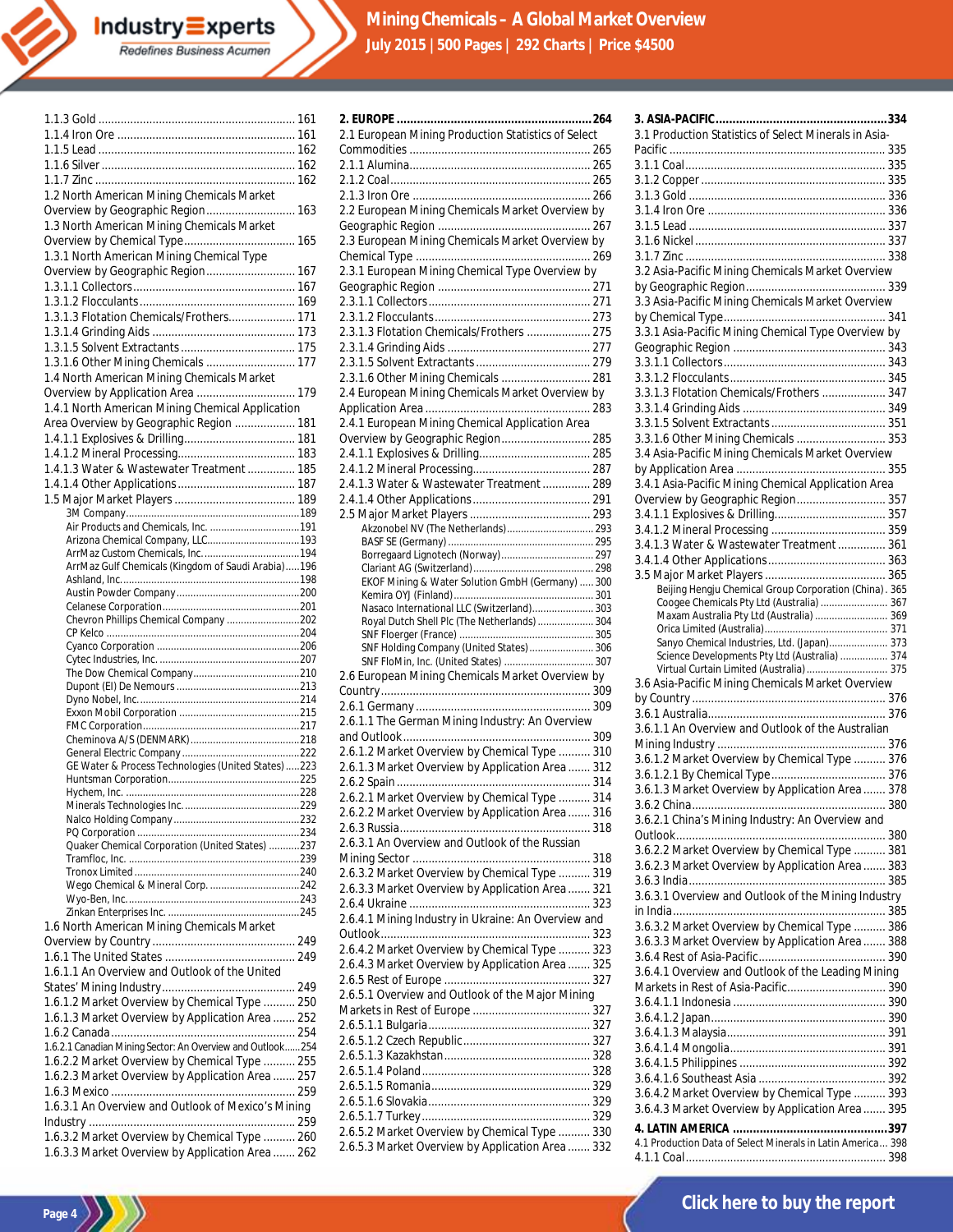

| 4.2 Latin American Mining Chemicals Market         |  |
|----------------------------------------------------|--|
| Overview by Geographic Region 401                  |  |
| 4.3 Latin American Mining Chemicals Market         |  |
|                                                    |  |
| 4.3.1 Latin American Mining Chemical Type Overview |  |
|                                                    |  |
|                                                    |  |
|                                                    |  |
| 4.3.1.3 Flotation Chemicals/Frothers 409           |  |
|                                                    |  |
|                                                    |  |
| 4.3.1.6 Other Mining Chemicals  415                |  |
| 4.4 Latin American Mining Chemicals Market         |  |
| Overview by Application Area  417                  |  |
| 4.4.1 Latin American Mining Chemical Application   |  |
| Area Overview by Geographic Region  419            |  |
|                                                    |  |
|                                                    |  |
| 4.4.1.3 Water & Wastewater Treatment  423          |  |
|                                                    |  |
| 4.5 Mathiesen Corporation (Chile) - A Major Market |  |
|                                                    |  |
| 4.6 Latin American Mining Chemicals Market         |  |
|                                                    |  |
|                                                    |  |
| 4.6.1.1 An Overview and Outlook of the Argentine   |  |
|                                                    |  |
| 4.6.1.2 Market Overview by Chemical Type  429      |  |
| 4.6.1.3 Market Overview by Application Area  431   |  |
|                                                    |  |
| 4.6.2.1 Brazilian Mining Industry: An Overview and |  |
|                                                    |  |
| 4.6.2.2 Market Overview by Chemical Type  433      |  |
| 4.6.2.3 Market Overview by Application Area  435   |  |
|                                                    |  |
|                                                    |  |

| 4.6.3.1 An Overview and Outlook for Chile's Mining     |  |
|--------------------------------------------------------|--|
|                                                        |  |
| 4.6.3.2 Market Overview by Chemical Type  437          |  |
| 4.6.3.3 Market Overview by Application Area  439       |  |
|                                                        |  |
| 4.6.4.1 Key Mining Markets in Rest of Latin America:   |  |
|                                                        |  |
| 4.6.4.1.1 Central America & the Caribbean  441         |  |
|                                                        |  |
| 4.6.4.2 Market Overview by Chemical Type  442          |  |
| 4.6.4.3 Market Overview by Application Area  444       |  |
| 5. MIDDLE EAST AND AFRICA  446                         |  |
| 5.1 Production Statistics of Select Minerals in Middle |  |
|                                                        |  |
|                                                        |  |
|                                                        |  |
|                                                        |  |
|                                                        |  |
|                                                        |  |
| 5.2 Middle East and Africa Mining Chemicals Market     |  |
| Overview by Geographic Region 448                      |  |
| 5.3 Middle East and Africa Mining Chemicals Market     |  |
|                                                        |  |
| 5.3.1 Middle East and Africa Mining Chemical Type      |  |
| Overview by Geographic Region 452                      |  |
|                                                        |  |
|                                                        |  |
| 5.3.1.3 Flotation Chemicals/Frothers  456              |  |
|                                                        |  |
|                                                        |  |
| 5.3.1.6 Other Mining Chemicals  462                    |  |
| 5.4 Middle East and Africa Mining Chemicals Market     |  |
| Overview by Application Area  464                      |  |
| 5.4.1 Middle East and Africa Mining Chemical           |  |
| Application Area Overview by Geographic Region 466     |  |
|                                                        |  |
|                                                        |  |
| 5.4.1.3 Water & Wastewater Treatment  470              |  |
|                                                        |  |
|                                                        |  |

| AEL Mining Services (South Africa) 475               |  |
|------------------------------------------------------|--|
| Chemical Initiatives (South Africa) 476              |  |
|                                                      |  |
| Senmin International (Pty) Ltd (South Africa)  479   |  |
| Betachem (Pty) Ltd (South Africa)  481               |  |
|                                                      |  |
| 5.6 Middle East and Africa Mining Chemicals Market   |  |
|                                                      |  |
|                                                      |  |
| 5.6.1.1 South African Mining Industry: An Overview   |  |
|                                                      |  |
| 5.6.1.2 Market Overview by Chemical Type  483        |  |
| 5.6.1.3 Market Overview by Application Area  485     |  |
| 5.6.2 Rest of Middle East and Africa  487            |  |
| 5.6.2.1 Overview and Outlook of the Major Mining     |  |
| Markets in Rest of Middle East and Africa 487        |  |
|                                                      |  |
|                                                      |  |
|                                                      |  |
| 5.6.2.1.4 Democratic Republic of the Congo (DRC) 488 |  |
|                                                      |  |
| 5.6.2.1.6 Middle East and North Africa (MENA)  489   |  |
|                                                      |  |
|                                                      |  |
|                                                      |  |
|                                                      |  |
|                                                      |  |
|                                                      |  |
|                                                      |  |
|                                                      |  |
| 5.6.2.2 Market Overview by Chemical Type  492        |  |
| 5.6.2.3 Market Overview by Application Area  494     |  |
| <b>PART C: GUIDE TO THE INDUSTRY 496</b>             |  |
|                                                      |  |
| 1. RESEARCH METHODOLOGY  499                         |  |
|                                                      |  |
|                                                      |  |

# **LIST OF CHARTS, TABLES & FIGURES**

**PART A: GLOBAL MARKET PERSPECTIVE .........1** Chart 1: Global Production of Alumina (2013) by Region – North America, Europe, Asia-Pacific, Latin America and Middle East & Africa in Tons Al2O3 Content ........................19 Chart 2: Global Production of Barytes (2013) by Region – North America, Europe, Asia-Pacific, Latin America and Middle East & Africa in Metric Tons.....................................20 Chart 3: Global Production of Bauxite (2013) by Region – North America, Europe, Asia-Pacific, Latin America and Middle East & Africa in Metric Tons.....................................20 Chart 4: Global Production of Bentonite and Fuller's Earth (2013) by Region – North America, Europe, Asia-Pacific, Latin America and Middle East & Africa in Metric Tons................21 Chart 5: Global Production of Coal (2013) by Region – North America, Europe, Asia-Pacific, Latin America and Middle East & Africa in Metric Tons ........................................................21 Chart 6: Global Mine Production of Copper (2013) by Region – North America, Europe, Asia-Pacific, Latin America and Middle East & Africa in Tons Metal Content.........................22 Chart 7: Global Production of Diamonds (2013) by Region – North America, Europe, Asia-Pacific, Latin America and Middle East & Africa in Carats..............................................22 Chart 8: Global Production of Diatomite (2013) by Region – North America, Europe, Asia-Pacific, Latin America and Middle East & Africa in Metric Tons.....................................23 Chart 9: Global Production of Feldspar (2013) by Region – North America, Europe, Asia-Pacific, Latin America and Middle East & Africa in Metric Tons.....................................23

**Page 5**

Chart 10: Global Production of Fluorspar (2013) by Region – North America, Europe, Asia-Pacific, Latin America and Middle East & Africa in Metric Tons..................................... 24 Chart 11: Global Production of Ferro-Alloys (2013) by Region – North America, Europe, Asia-Pacific, Latin America and Middle East & Africa in Metric Tons..................................... 24 Chart 12: Global Mine Production of Gold (2013) by Region – North America, Europe, Asia-Pacific, Latin America and Middle East & Africa in Kilograms........................................ 25 Chart 13: Global Production of Graphite (2013) by Region – North America, Europe, Asia-Pacific, Latin America and Middle East & Africa in Metric Tons..................................... 25 Chart 14: Global Production of Gypsum and Plaster (2013) by Region – North America, Europe, Asia-Pacific, Latin America and Middle East & Africa in Metric Tons.............................. 26 Chart 15: Global Production of Iron Ore (2013) by Region – North America, Europe, Asia-Pacific, Latin America and Middle East & Africa in Metric Tons........................ Chart 16: Global Production of Kaolin (2013) by Region –

North America, Europe, Asia-Pacific, Latin America and Middle East & Africa in Metric Tons..................................... 27 Chart 17: Global Mine Production of Lead (2013) by Region – North America, Europe, Asia-Pacific, Latin America and Middle East & Africa in Tons Metal Content........................ 27 Chart 18: Global Production of Lithium Minerals (2013) by Region – North America, Europe, Asia-Pacific, Latin America and Middle East & Africa in Metric Tons.............................. 28

Chart 19: Global Production of Magnesite (2013) by Region – North America, Europe, Asia-Pacific, Latin America and Middle East & Africa in Metric Tons.................................... 28 Chart 20: Global Production of Manganese Ore (2013) by Region – North America, Europe, Asia-Pacific, Latin America and Middle East & Africa in Metric Tons ............................. 29 Chart 21: Global Production of Mica (2013) by Region – North America, Europe, Asia-Pacific, Latin America and Middle East & Africa in Metric Tons........................................................ 29 Chart 22: Global Mine Production of Nickel (2013) by Region – North America, Europe, Asia-Pacific, Latin America and Middle East & Africa in Tons Metal Content........................ 30 Chart 23: Global Production of Perlite (2013) by Region – North America, Europe, Asia-Pacific, Latin America and Middle East & Africa in Metric Tons.................................... 30 Chart 24: Global Production of Phosphate Rock (2013) by Region – North America, Europe, Asia-Pacific, Latin America and Middle East & Africa in Metric Tons ............................. 31 Chart 25: Global Mine Production of Platinum Group Metals (2013) by Region – North America, Europe, Asia-Pacific, Latin America and Middle East & Africa in Kilograms Metal Content.. 31 Chart 26: Global Production of Potash (2013) by Region – North America, Europe, Asia-Pacific, Latin America and Middle East & Africa in Tons K2O Content .......................... 32 Chart 27: Global Mine Production of Silver (2013) by Region – North America, Europe, Asia-Pacific, Latin America and Middle East & Africa in Kilograms Metal Content................ 32

## **[Click here to buy the report](http://industry-experts.com/verticals/chemicals-and-materials/mining-chemicals-a-global-market-overview)**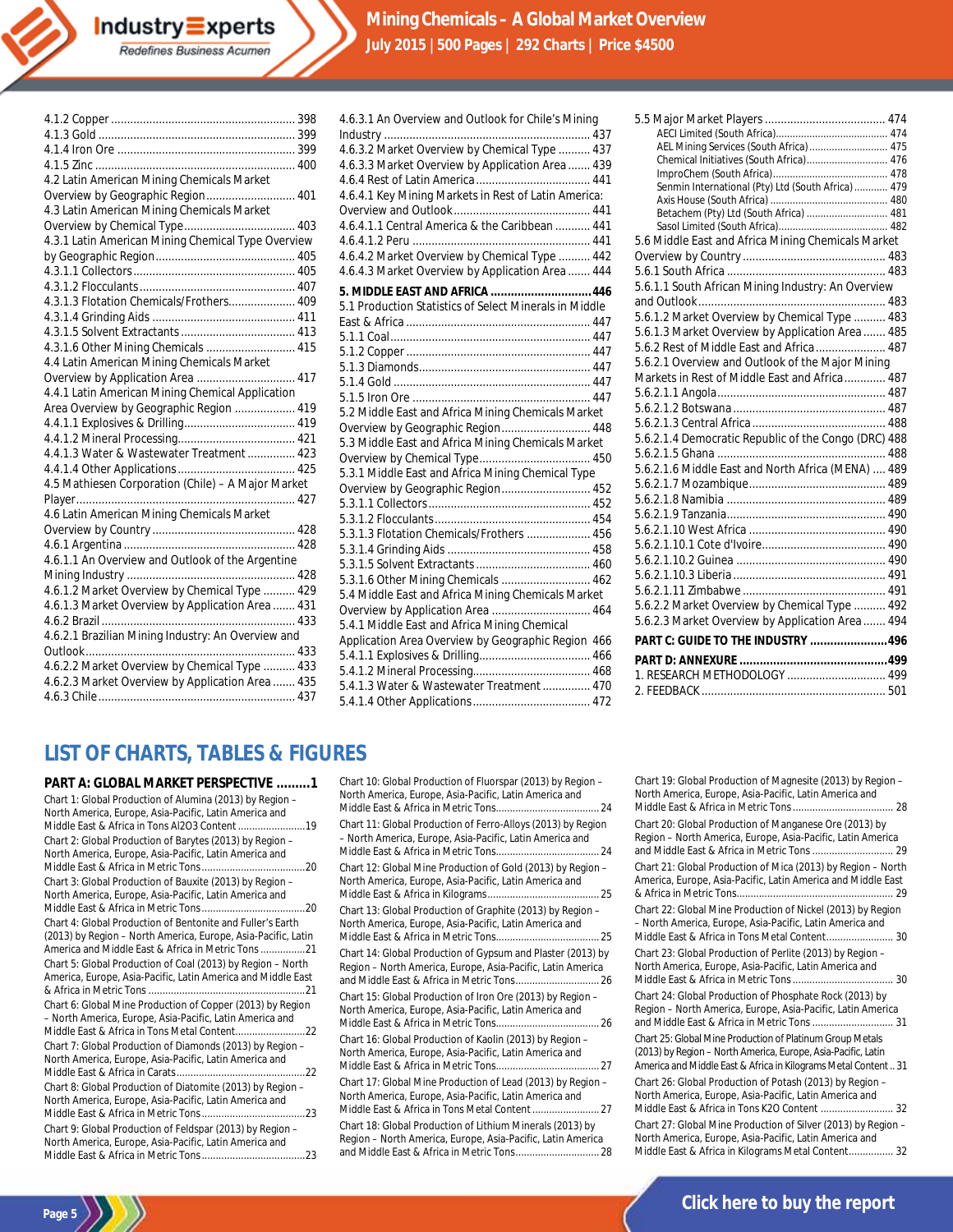Chart 28: Global Production of Talc (2013) by Region – North America, Europe, Asia-Pacific, Latin America and Middle East & Africa in Metric Tons ........................................................33

**Industry Experts** Redefines Business Acumen

Chart 29: Global Production of Titanium Minerals (2013) by Region – North America, Europe, Asia-Pacific, Latin America and Middle East & Africa in Metric Tons..............................33 Chart 30: Global Production of Uranium (2013) by Region –

North America, Europe, Asia-Pacific, Latin America and Middle East & Africa in Tons Metal Content.........................34 Chart 31: Global Mine Production of Zinc (2013) by Region –

North America, Europe, Asia-Pacific, Latin America and Middle East & Africa in Tons Metal Content.........................34

Chart 32: Global Mining Chemicals Market Analysis (2010- 2020) in USD Million ..........................................................132

Chart 33: Global Mining Chemicals Market Analysis (2010- 2020) by Chemical Type – Collectors, Flocculants, Flotation Chemicals/Frothers, Grinding Aids, Solvent Extractants and Other Mining Chemicals in USD Million..............................133 Chart 34: Glance at 2010, 2015 and 2020 Global Mining Chemicals Market Share (%) by Chemical Type – Collectors, Flocculants, Flotation Chemicals/Frothers, Grinding Aids, Solvent Extractants and Other Mining Chemicals...............134 Chart 35: Global Collectors Market Analysis (2010-2020) by Geographic Region – North America, Europe, Asia-Pacific, Latin America and Middle East & Africa in USD Million......135 Chart 36: Glance at 2010, 2015 and 2020 Global Collectors Market Share (%) by Region – North America, Europe, Asia-Pacific, Latin America and Middle East & Africa .................136 Chart 37: Global Flocculants Market Analysis (2010-2020) by

Geographic Region – North America, Europe, Asia-Pacific, Latin America and Middle East & Africa in USD Million......137 Chart 38: Glance at 2010, 2015 and 2020 Global Flocculants Market Share (%) by Region – North America, Europe, Asia-Pacific, Latin America and Middle East & Africa .................138

Chart 39: Global Flotation Chemicals/Frothers Market Analysis (2010-2020) by Geographic Region – North America, Europe, Asia-Pacific, Latin America and Middle East & Africa in USD Million ....................................................................139

Chart 40: Glance at 2010, 2015 and 2020 Global Flotation Chemicals/Frothers Market Share (%) by Region – North America, Europe, Asia-Pacific, Latin America and Middle East & Africa..............................................................................140

Chart 41: Global Grinding Aids Market Analysis (2010-2020) by Geographic Region – North America, Europe, Asia-Pacific, Latin America and Middle East & Africa in USD Million......141 Chart 42: Glance at 2010, 2015 and 2020 Global Grinding Aids Market Share (%) by Region – North America, Europe, Asia-Pacific, Latin America and Middle East & Africa .................142 Chart 43: Global Solvent Extractants Market Analysis (2010-2020) by Geographic Region – North America, Europe, Asia-Pacific, Latin America and Middle East & Africa in USD Million......................143 Chart 44: Glance at 2010, 2015 and 2020 Global Solvent Extractants Market Share (%) by Region – North America, Europe, Asia-Pacific, Latin America and Middle East & Africa.................144 Chart 45: Global Other Mining Chemicals Market Analysis (2010-

2020) by Geographic Region - North America, Europe, Asia-Pacific, Latin America and Middle East & Africa in USD Million.145 Chart 46: Glance at 2010, 2015 and 2020 Global Other Mining

Chemicals Market Share (%) by Region – North America, Europe, Asia-Pacific, Latin America and Middle East & Africa.................146 Chart 47: Global Mining Chemicals Market Analysis (2010- 2020) by Application Area – Explosives & Drilling, Mineral Processing, Water & Wastewater Treatment and Other

Applications in USD Million ................................................147 Chart 48: Glance at 2010, 2015 and 2020 Global Mining Chemicals Market Share (%) by Application Area – Explosives & Drilling, Mineral Processing, Water & Wastewater Treatment and Other Applications.....................................148

Chart 49: Global Mining Chemicals Market (2010-2020) in Explosives & Drilling Applications by Geographic Region – North America, Europe, Asia-Pacific, Latin America and Middle East & Africa in USD Million ...................................149

Chart 50: Glance at 2010, 2015 and 2020 Global Mining Chemicals Market Share (%) in Explosives & Drilling Applications by Region – North America, Europe, Asia-Pacific, Latin America and Middle East & Africa .............................150 Chart 51: Global Mining Chemicals Market (2010-2020) in Mineral Processing Applications by Geographic Region – North America, Europe, Asia-Pacific, Latin America and Middle East & Africa in USD Million................................... 151 Chart 52: Glance at 2010, 2015 and 2020 Global Mining Chemicals Market Share (%) in Mineral Processing Applications by Region – North America, Europe, Asia-Pacific, Latin America and Middle East & Africa............................. 152 Chart 53: Global Mining Chemicals Market (2010-2020) in Water & Wastewater Treatment Applications by Geographic Region – North America, Europe, Asia-Pacific, Latin America

and Middle East & Africa in USD Million ............................ 153 Chart 54: Glance at 2010, 2015 and 2020 Global Mining Chemicals Market Share (%) in Water & Wastewater Treatment Applications by Region – North America, Europe, Asia-Pacific, Latin America and Middle East & Africa ......... 154 Chart 55: Global Mining Chemicals Market (2010-2020) in Other Applications by Geographic Region – North America, Europe, Asia-Pacific, Latin America and Middle East & Africa in USD Million.................................................................... 155

Chart 56: Glance at 2010, 2015 and 2020 Global Mining Chemicals Market Share (%) in Other Applications by Region – North America, Europe, Asia-Pacific, Latin America and Middle East & Africa .......................................................... 156

#### **PART B: REGIONAL MARKET PERSPECTIVE..157**

Chart 57: Global Mining Chemicals Market Analysis (2010- 2020) by Region – North America, Europe, Asia-Pacific, Latin America and Middle East & Africa in USD Million .............. 157 Chart 58: Glance at 2010, 2015 and 2020 Global Mining Chemicals Market Share (%) by Region - North America, Europe, Asia-Pacific, Latin America and Middle East & Africa.....................................158

#### **REGIONAL MARKET OVERVIEW...........................159**

**NORTH AMERICA................................................159** Chart 59: North American Mining Chemicals Market Analysis (2010-2020) in USD Million................................................ 159 Chart 60: North American Production of Coal by Region (2013) – United States, Canada and Mexico in Metric Tons160 Chart 61: North American Mine Production of Copper by Region (2013) – United States, Canada and Mexico in Tons Metal Content ................................................................... 160 Chart 62: North American Production of Gold by Region (2013) – United States, Canada and Mexico in Kilograms.. 161 Chart 63: North American Production of Iron Ore by Region (2013) – United States, Canada and Mexico in Metric Tons.. 161 Chart 64: North American Mine Production of Lead by Region (2013) – United States, Canada and Mexico in Tons Metal Content.............................................................................. 162 Chart 65: North American Production of Silver by Region (2013) – United States, Canada and Mexico in Kilograms Metal Content ................................................................... 162 Chart 66: North American Mine Production of Zinc by Region (2013) – for United States, Canada and Mexico in Tons Metal Content.............................................................................. 162 Chart 67: North American Mining Chemicals Market Analysis (2010-2020) by Region – United States, Canada and Mexico in USD Million........................................................................ 163 Chart 68: Glance at 2010, 2015 and 2020 North American Mining Chemicals Market Share (%) by Region – United States, Canada and Mexico................................................ 164 Chart 69: North American Mining Chemicals Market Analysis (2010-2020) by Chemical Type – Collectors, Flocculants, Flotation Chemicals/Frothers, Grinding Aids, Solvent Extractants and Other Mining Chemicals in USD Million.... 165 Chart 70: Glance at 2010, 2015 and 2020 North American Mining Chemicals Market Share (%) by Chemical Type – Collectors, Flocculants, Flotation Chemicals/Frothers, Grinding Aids, Solvent Extractants and Other Mining Chemicals......... 166 Chart 71: North American Collectors Market Analysis (2010-2020) by Region – United States, Canada and Mexico in USD Million.....

Chart 72: Glance at 2010, 2015 and 2020 North American Collectors Market Share (%) by Region – United States, Canada and Mexico ........................................................... 168 Million............................................................................... 169 Chart 74: Glance at 2010, 2015 and 2020 North American Flocculants Market Share (%) by Region – United States, Canada and Mexico........................................................... 170 Chart 75: North American Flotation Chemicals/Frothers Market Analysis (2010-2020) by Region – United States, Canada and Mexico in USD Million.................................... 171 Chart 76: Glance at 2010, 2015 and 2020 North American Flotation Chemicals/Frothers Market Share (%) by Region – United States, Canada and Mexico.................................... 172 Chart 77: North American Grinding Aids Market Analysis (2010-2020) by Region – United States, Canada and Mexico in USD Million ....................................................................... 173 Chart 78: Glance at 2010, 2015 and 2020 North American Grinding Aids Market Share (%) by Region – United States, Canada and Mexico........................................................... 174 Chart 79: North American Solvent Extractants Market Analysis (2010-2020) by Region – United States, Canada and Mexico in USD Million ....................................................... 175 Chart 80: Glance at 2010, 2015 and 2020 North American Solvent Extractants Market Share (%) by Region – United States, Canada and Mexico ............................................... 176 Chart 81: North American Other Mining Chemicals Market Analysis (2010-2020) by Region – United States, Canada and Mexico in USD Million ....................................................... 177 Chart 82: Glance at 2010, 2015 and 2020 North American Other Mining Chemicals Market Share (%) by Region – United States, Canada and Mexico ............................................... 178 Chart 83: North American Mining Chemicals Market Analysis (2010-2020) by Application Area – Explosives & Drilling, Mineral Processing, Water & Wastewater Treatment and Other Applications in USD Million ..................................... 179 Chart 84: Glance at 2010, 2015 and 2020 North American Mining Chemicals Market Share (%) by Application Area – Explosives & Drilling, Mineral Processing, Water & Wastewater Treatment and Other Applications................ 180 Chart 85: North American Mining Chemicals Market Analysis (2010-2020) in Explosives & Drilling Applications by Region – United States, Canada and Mexico in USD Million............. 181 Chart 86: Glance at 2010, 2015 and 2020 North American Mining Chemicals Market Share (%) in Explosives & Drilling Applications by Region – United States, Canada and Mexico......................... 182 Chart 87: North American Mining Chemicals Market Analysis (2010-2020) in Mineral Processing Applications by Region – United States, Canada and Mexico in USD Million............. 183 Chart 88: Glance at 2010, 2015 and 2020 North American Mining Chemicals Market Share (%) in Mineral Processing Applications by Region –United States, Canada and Mexico .............................184 Chart 89: North American Mining Chemicals Market Analysis (2010-2020) in Water & Wastewater Treatment Applications by

Chart 73: North American Flocculants Market Analysis (2010- 2020) by Region – United States, Canada and Mexico in USD

Region –United States, Canada and Mexico in USD Million ..... 185 Chart 90: Glance at 2010, 2015 and 2020 North American Mining Chemicals Market Share (%) in Water & Wastewater Treatment Applications by Region – United States, Canada and Mexico........................................................................ 186

Chart 91: North American Mining Chemicals Market Analysis (2010-2020) in Other Applications by Region – United States, Canada and Mexico in USD Million.................................... 187 Chart 92: Glance at 2010, 2015 and 2020 North American Mining Chemicals Market Share (%) in Other Applications by Region – United States, Canada and Mexico ..................... 188

#### **The United States ...............................................249**

Chart 93: United States Mining Chemicals Market Analysis (2010-2020) by Chemical Type – Collectors, Flocculants, Flotation Chemicals/Frothers, Grinding Aids, Solvent Extractants and Other Mining Chemicals in USD Million ... 250 Chart 94: Glance at 2010, 2015 and 2020 United States Mining Chemicals Market Share (%) by Chemical Type – Collectors, Flocculants, Flotation Chemicals/Frothers, Grinding Aids, Solvent Extractants and Other Mining Chemicals.......................................................................... 251

Page 6<sup>1</sup>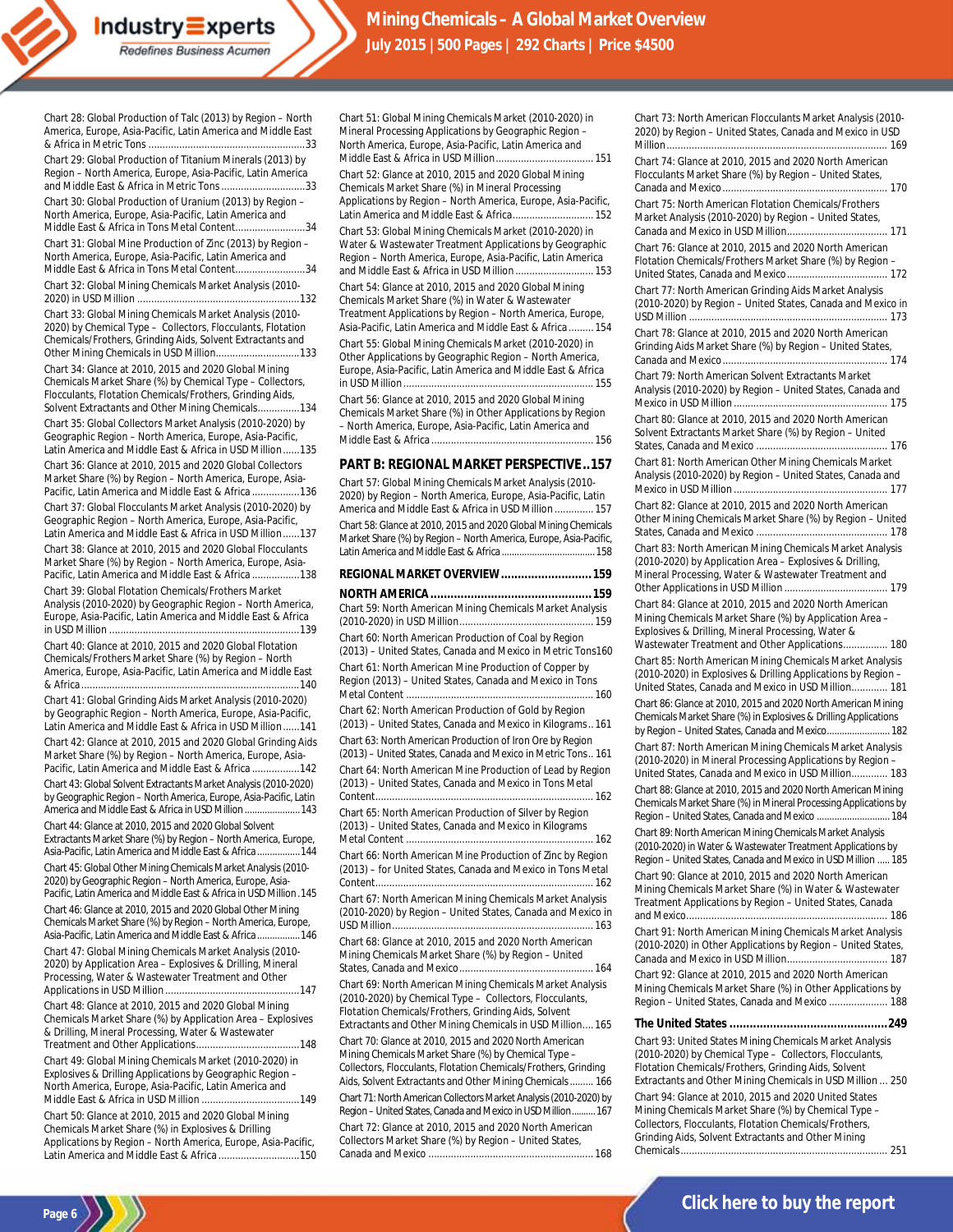Mineral Processing, Water & Wastewater Treatment and Other Applications in USD Million......................................252 Chart 96: Glance at 2010, 2015 and 2020 United States Mining Chemicals Market Share (%) by Application Area – Explosives & Drilling, Mineral Processing, Water & Wastewater Treatment and Other Applications.................253 **Canada ...............................................................254** Chart 97: Canadian Mining Chemicals Market Analysis (2010- 2020) by Chemical Type – Collectors, Flocculants, Flotation Chemicals/Frothers, Grinding Aids, Solvent Extractants and Other Mining Chemicals in USD Million..............................255 Chart 98: Glance at 2010, 2015 and 2020 Canadian Mining Chemicals Market Share (%) by Chemical Type – Collectors, Flocculants, Flotation Chemicals/Frothers, Grinding Aids, Solvent Extractants and Other Mining Chemicals...............256 Chart 99: Canadian Mining Chemicals Market Analysis (2010- 2020) by Application Area – Explosives & Drilling, Mineral Processing, Water & Wastewater Treatment and Other Applications in USD Million ................................................257 Chart 100: Glance at 2010, 2015 and 2020 Canadian Mining Chemicals Market Share (%) by Application Area – Explosives & Drilling, Mineral Processing, Water & Wastewater Treatment and Other Applications.....................................258 **Mexico ...............................................................259** Chart 101: Mexican Mining Chemicals Market Analysis (2010- 2020) by Chemical Type – Collectors, Flocculants, Flotation Chemicals/Frothers, Grinding Aids, Solvent Extractants and Other Mining Chemicals in USD Million..............................260 Chart 102: Glance at 2010, 2015 and 2020 Mexican Mining Chemicals Market Share (%) by Chemical Type – Collectors, Flocculants, Flotation Chemicals/Frothers, Grinding Aids, Solvent Extractants and Other Mining Chemicals...............261 Chart 103: Mexican Mining Chemicals Market Analysis (2010- 2020) by Application Area – Explosives & Drilling, Mineral Processing, Water & Wastewater Treatment and Other Applications in USD Million ................................................262 Chart 104: Glance at 2010, 2015 and 2020 Mexican Mining Chemicals Market Share (%) by Application Area – Explosives & Drilling, Mineral Processing, Water & Wastewater Treatment and Other Applications.....................................263 **EUROPE.............................................................. 264** Chart 105: European Mining Chemicals Market Analysis (2010-2020) in USD Million ................................................264 Chart 106: European Production of Alumina (2013) by Region – Germany, Spain, Russia, Ukraine and Rest of Europe in Tons Al2O3 Content ...................................................................265 Chart 107: European Production of Coal (2013) by Region – Germany, Spain, Russia, Ukraine and Rest of Europe in Metric Tons...................................................................................265 Chart 108: European Production of Iron Ore (2013) by Region – Germany, Russia, Ukraine and Rest of Europe in Metric Tons...266 Chart 109: European Mining Chemicals Market Analysis (2010-2020) by Region – Germany, Spain, Russia, Ukraine and Rest of Europe in USD Million ............................................267 Chart 110: Glance at 2010, 2015 and 2020 European Mining Chemicals Market Share (%) by Region – Germany, Spain, Russia, Ukraine and Rest of Europe....................................268 Chart 111: European Mining Chemicals Market Analysis (2010-2020) by Chemical Type – Collectors, Flocculants, Flotation Chemicals/Frothers, Grinding Aids, Solvent Extractants and Other Mining Chemicals in USD Million ....269 Chart 112: Glance at 2010, 2015 and 2020 European Mining Chemicals Market Share (%) by Chemical Type – Collectors, Flocculants, Flotation Chemicals/Frothers, Grinding Aids, Solvent Extractants and Other Mining Chemicals...............270 Chart 113: European Collectors Market Analysis (2010-2020) by Region – Germany, Spain, Russia, Ukraine and Rest of Europe in USD Million ........................................................271 Chart 114: Glance at 2010, 2015 and 2020 European Collectors Market Share (%) by Region – Germany, Spain, Russia, Ukraine and Rest of Europe....................................272

Chart 95: United States Mining Chemicals Market Analysis (2010-2020) by Application Area – Explosives & Drilling,

**Industry** Experts Redefines Business Acumen

**Page 7** )

Chart 115: European Flocculants Market Analysis (2010-2020) by Region – Germany, Spain, Russia, Ukraine and Rest of Europe in USD Million........................................................ 273

Chart 116: Glance at 2010, 2015 and 2020 European Flocculants Market Share (%) by Region – Germany, Spain, Russia, Ukraine and Rest of Europe ................................... 274 Chart 117: European Flotation Chemicals/Frothers Market

Analysis (2010-2020) by Region – Germany, Spain, Russia, Ukraine and Rest of Europe in USD Million........................ 275

Chart 118: Glance at 2010, 2015 and 2020 European Flotation Chemicals/Frothers Market Share (%) by Region – Germany, Spain, Russia, Ukraine and Rest of Europe......................... 276

Chart 119: European Grinding Aids Market Analysis (2010- 2020) by Region – Germany, Spain, Russia, Ukraine and Rest of Europe in USD Million.................................................... 277

Chart 120: Glance at 2010, 2015 and 2020 European Grinding Aids Market Share (%) by Region – Germany, Spain, Russia, Ukraine and Rest of Europe ............................................... 278

Chart 121: European Solvent Extractants Market Analysis (2010-2020) by Region – Germany, Spain, Russia, Ukraine and Rest of Europe in USD Million............................................ 279

Chart 122: Glance at 2010, 2015 and 2020 European Solvent Extractants Market Share (%) by Region – Germany, Spain, Russia, Ukraine and Rest of Europe ................................... 280

Chart 123: European Other Mining Chemicals Market Analysis (2010-2020) by Region – Germany, Spain, Russia, Ukraine and Rest of Europe in USD Million............................................ 281

Chart 124: Glance at 2010, 2015 and 2020 European Other Mining Chemicals Market Share (%) by Region – Germany, Spain, Russia, Ukraine and Rest of Europe......................... 282

Chart 125: European Mining Chemicals Market Analysis (2010-2020) by Application Area – Explosives & Drilling, Mineral Processing, Water & Wastewater Treatment and Other Applications in USD Million...................................... 283

Chart 126: Glance at 2010, 2015 and 2020 European Mining Chemicals Market Share (%) by Application Area – Explosives & Drilling, Mineral Processing, Water & Wastewater Treatment and Other Applications .................................... 284

Chart 127: European Mining Chemicals Market Analysis (2010- 2020) in Explosives & Drilling Applications by Region – Germany, Spain, Russia, Ukraine and Rest of Europe in USD Million... Chart 128: Glance at 2010, 2015 and 2020 European Mining Chemicals Market Share (%) in Explosives & Drilling Applications by Region – Germany, Spain, Russia, Ukraine and

Rest of Europe ................................................................... 286 Chart 129: European Mining Chemicals Market Analysis (2010- 2020) in Mineral Processing Applications by Region – Germany, Spain, Russia, Ukraine and Rest of Europe in USD Million.........287

Chart 130: Glance at 2010, 2015 and 2020 European Mining Chemicals Market Share (%) in Mineral Processing Applications by Region – Germany, Spain, Russia, Ukraine and Rest of Europe ................................................................... 288

Chart 131: European Mining Chemicals Market Analysis (2010-2020) in Water & Wastewater Treatment Applications by Region – Germany, Spain, Russia, Ukraine and Rest of Europe in USD Million........................................................ 289

Chart 132: Glance at 2010, 2015 and 2020 European Mining Chemicals Market Share (%) in Water & Wastewater Treatment Applications by Region – Germany, Spain, Russia, Ukraine and Rest of Europe ............................................... 290

Chart 133: European Mining Chemicals Market Analysis (2010-2020) in Other Applications by Region – Germany, Spain, Russia, Ukraine and Rest of Europe in USD Million.. 291

Chart 134: Glance at 2010, 2015 and 2020 European Mining Chemicals Market Share (%) in Other Applications by Region – Germany, Spain, Russia, Ukraine and Rest of Europe...... 292

**Germany ............................................................309** Chart 135: German Mining Chemicals Market Analysis (2010- 2020) by Chemical Type – Collectors, Flocculants, Flotation Chemicals/Frothers, Grinding Aids, Solvent Extractants and Other Mining Chemicals in USD Million ............................. 310

Chart 136: Glance at 2010, 2015 and 2020 German Mining Chemicals Market Share (%) by Chemical Type – Collectors, Flocculants, Flotation Chemicals/Frothers, Grinding Aids, Solvent Extractants and Other Mining Chemicals.............. 311 Chart 137: German Mining Chemicals Market Analysis (2010- 2020) by Application Area – Explosives & Drilling, Mineral Processing, Water & Wastewater Treatment and Other Applications in USD Million ............................................... 312 Chart 138: Glance at 2010, 2015 and 2020 German Mining Chemicals Market Share (%) by Application Area – Explosives & Drilling, Mineral Processing, Water & Wastewater Treatment and Other Applications.............................

**Spain ..................................................................314** Chart 139: Spanish Mining Chemicals Market Analysis (2010-

| 2020) by Chemical Type - Collectors, Flocculants, Flotation                                                                                                                    |
|--------------------------------------------------------------------------------------------------------------------------------------------------------------------------------|
| Chemicals/Frothers, Grinding Aids, Solvent Extractants and                                                                                                                     |
|                                                                                                                                                                                |
| Chart 140: Glance at 2010, 2015 and 2020 Spanish Mining                                                                                                                        |
| Chemicals Market Share (%) by Chemical Type - Collectors,                                                                                                                      |
| Flocculants, Flotation Chemicals/Frothers, Grinding Aids,                                                                                                                      |
| Solvent Extractants and Other Mining Chemicals 315                                                                                                                             |
| Chart 141: Spanish Mining Chemicals Market Analysis (2010-<br>2020) by Application Area - Explosives & Drilling, Mineral<br>Processing, Water & Wastewater Treatment and Other |
|                                                                                                                                                                                |
| Chart 142: Glance at 2010, 2015 and 2020 Spanish Mining<br>Chemicals Market Share (%) by Application Area - Explosives                                                         |
| & Drilling, Mineral Processing, Water & Wastewater                                                                                                                             |
|                                                                                                                                                                                |
|                                                                                                                                                                                |
|                                                                                                                                                                                |
| Chart 143: Russian Mining Chemicals Market Analysis (2010-                                                                                                                     |
| 2020) by Chemical Type - Collectors, Flocculants, Flotation                                                                                                                    |
| Chemicals/Frothers, Grinding Aids, Solvent Extractants and                                                                                                                     |
| Other Mining Chemicals in USD Million 319                                                                                                                                      |

Chart 144: Glance at 2010, 2015 and 2020 Russian Mining Chemicals Market Share (%) by Chemical Type – Collectors, Flocculants, Flotation Chemicals/Frothers, Grinding Aids, Solvent Extractants and Other Mining Chemicals.............. 320

Chart 145: Russian Mining Chemicals Market Analysis (2010- 2020) by Application Area – Explosives & Drilling, Mineral Processing, Water & Wastewater Treatment and Other Applications in USD Million ............................................... 321 Chart 146: Glance at 2010, 2015 and 2020 Russian Mining

| Chemicals Market Share (%) by Application Area - Explosives |  |
|-------------------------------------------------------------|--|
| & Drilling, Mineral Processing, Water & Wastewater          |  |
|                                                             |  |

| Chart 147: Ukrainian Mining Chemicals Market Analysis<br>(2010-2020) by Chemical Type - Collectors, Flocculants,<br>Flotation Chemicals/Frothers, Grinding Aids, Solvent<br>Extractants and Other Mining Chemicals in USD Million  323                                                                                                                      |
|-------------------------------------------------------------------------------------------------------------------------------------------------------------------------------------------------------------------------------------------------------------------------------------------------------------------------------------------------------------|
| Chart 148: Glance at 2010, 2015 and 2020 Ukrainian Mining<br>Chemicals Market Share (%) by Chemical Type - Collectors,<br>Flocculants, Flotation Chemicals/Frothers, Grinding Aids,<br>Solvent Extractants and Other Mining Chemicals 324                                                                                                                   |
| Chart 149: Ukrainian Mining Chemicals Market Analysis<br>(2010-2020) by Application Area - Explosives & Drilling,<br>Mineral Processing, Water & Wastewater Treatment and<br>Chart 150: Glance at 2010, 2015 and 2020 Ukrainian Mining<br>Chemicals Market Share (%) by Application Area - Explosives<br>& Drilling, Mineral Processing, Water & Wastewater |

**Rest of Europe ....................................................327** Chart 151: Rest of Europe Mining Chemicals Market Analysis (2010-2020) by Chemical Type – Collectors, Flocculants, Flotation Chemicals/Frothers, Grinding Aids, Solvent Extractants and Other Mining Chemicals in USD Million ... 330 Chart 152: Glance at 2010, 2015 and 2020 Rest of Europe Mining Chemicals Market Share (%) by Chemical Type – Collectors, Flocculants, Flotation Chemicals/Frothers, Grinding Aids, Solvent Extractants and Other Mining Chemicals......... 331 Chart 153: Rest of Europe Mining Chemicals Market Analysis (2010-2020) by Application Area – Explosives & Drilling,

Mineral Processing, Water & Wastewater Treatment and<br>Other Applications in USD Million 332 Other Applications in USD Million ..................................... 332

Chart 154: Glance at 2010, 2015 and 2020 Rest of Europe Mining Chemicals Market Share (%) by Application Area – Explosives & Drilling, Mineral Processing, Water & Wastewater Treatment and Other Applications................ 333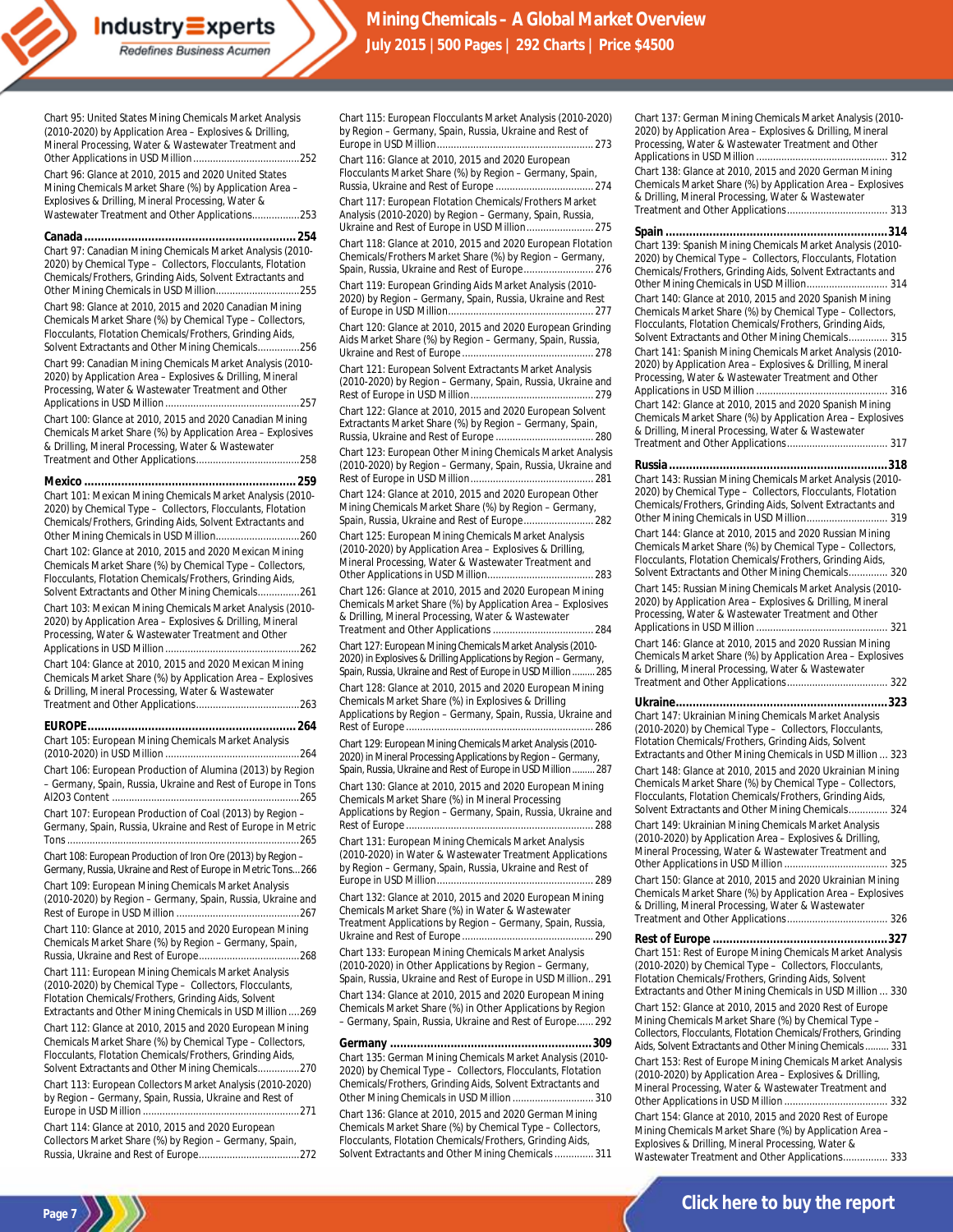#### **ASIA-PACIFIC ...................................................... 334**

Chart 155: Asia-Pacific Mining Chemicals Market Analysis (2010-2020) in USD Million ................................................334

**Industry** Experts Redefines Business Acumen

Chart 156: Asia-Pacific Production of Coal by Region (2013) – Australia, China, India and Rest of Asia-Pacific in Metric Tons...335 Chart 157: Asia-Pacific Mine Production of Copper by Region

(2013) – Australia, China, India and Rest of Asia-Pacific in Tons Metal Content ...........................................................335

Chart 158: Asia-Pacific Mine Production of Gold by Region (2013) – Australia, China, India and Rest of Asia-Pacific in Kilograms...........................................................................336

Chart 159: Asia-Pacific Production of Iron Ore by Region (2013) – Australia, China, India and Rest of Asia-Pacific in Metric Tons........................................................................336

Chart 160: Asia-Pacific Mine Production of Lead by Region (2013) – Australia, China, India and Rest of Asia-Pacific in Tons Metal Content ...........................................................337

Chart 161: Asia-Pacific Mine Production of Nickel by Region (2013) – Australia, China and Rest of Asia-Pacific in Tons Metal Content....................................................................337

Chart 162: Asia-Pacific Mine Production of Zinc by Region (2013) – Australia, China and Rest of Asia-Pacific in Tons Metal Content....................................................................338

Chart 163: Asia-Pacific Mining Chemicals Market Analysis (2010-2020) by Region – Australia, China, India and Rest of Asia-Pacific in USD Million..................................................339

Chart 164: Glance at 2010, 2015 and 2020 Asia-Pacific Mining Chemicals Market Share (%) by Region – Australia, China, India and Rest of Asia-Pacific .............................................340

Chart 165: Asia-Pacific Mining Chemicals Market Analysis (2010-2020) by Chemical Type – Collectors, Flocculants, Flotation Chemicals/Frothers, Grinding Aids, Solvent

Extractants and Other Mining Chemicals in USD Million ....341 Chart 166: Glance at 2010, 2015 and 2020 Asia-Pacific Mining Chemicals Market Share (%) by Chemical Type – Collectors, Flocculants, Flotation Chemicals/Frothers, Grinding Aids, Solvent Extractants and Other Mining Chemicals...............342

Chart 167: Asia-Pacific Collectors Market Analysis (2010- 2020) by Region – Australia, China, India and Rest of Asia-Pacific in USD Million .........................................................343

Chart 168: Glance at 2010, 2015 and 2020 Asia-Pacific Collectors Market Share (%) by Region – Australia, China, India and Rest of Asia-Pacific .............................................344

Chart 169: Asia-Pacific Flocculants Market Analysis (2010- 2020) by Region – Australia, China, India and Rest of Asia-Pacific in USD Million .........................................................345

Chart 170: Glance at 2010, 2015 and 2020 Asia-Pacific Flocculants Market Share (%) by Region – Australia, China, India and Rest of Asia-Pacific .............................................346

Chart 171: Asia-Pacific Flotation Chemicals/Frothers Market Analysis (2010-2020) by Region – Australia, China, India and Rest of Asia-Pacific in USD Million......................................347

Chart 172: Glance at 2010, 2015 and 2020 Asia-Pacific Flotation Chemicals/Frothers Market Share (%) by Region – Australia, China, India and Rest of Asia-Pacific...................348

Chart 173: Asia-Pacific Grinding Aids Market Analysis (2010- 2020) by Region – Australia, China, India and Rest of Asia-Pacific in USD Million.........

Chart 174: Glance at 2010, 2015 and 2020 Asia-Pacific Grinding Aids Market Share (%) by Region – Australia, China, India and Rest of Asia-Pacific .............................................350

Chart 175: Asia-Pacific Solvent Extractants Market Analysis (2010-2020) by Region – Australia, China, India and Rest of Asia-Pacific in USD Million..................................................351

Chart 176: Glance at 2010, 2015 and 2020 Asia-Pacific Solvent Extractants Market Share (%) by Region – Australia, China, India and Rest of Asia-Pacific...................................352

Chart 177: Asia-Pacific Other Mining Chemicals Market Analysis (2010-2020) by Region – Australia, China, India and Rest of Asia-Pacific in USD Million......................................353

Chart 178: Glance at 2010, 2015 and 2020 Asia-Pacific Other Mining Chemicals Market Share (%) by Region – Australia, China, India and Rest of Asia-Pacific...................................354

Chart 179: Asia-Pacific Mining Chemicals Market Analysis (2010-2020) by Application Area – Explosives & Drilling, Mineral Processing, Water & Wastewater Treatment and Other Applications in USD Million...................................... 355

Chart 180: Glance at 2010, 2015 and 2020 Asia-Pacific Mining Chemicals Market Share (%) by Application Area – Explosives & Drilling, Mineral Processing, Water & Wastewater Treatment and Other Applications .................................... 356

Chart 181: Asia-Pacific Mining Chemicals Market Analysis (2010- 2020) in Explosives & Drilling Applications by Region – Australia, China, India and Rest of Asia-Pacific in USD Million...................357

Chart 182: Glance at 2010, 2015 and 2020 Asia-Pacific Mining Chemicals Market Share (%) in Explosives & Drilling Applications by Region – Australia, China, India and Rest of Asia-Pacific... 358 Chart 183: Asia-Pacific Mining Chemicals Market Analysis (2010- 2020) in Mineral Processing Applications by Region – Australia, China, India and Rest of Asia-Pacific in USD Million...................359 Chart 184: Glance at 2010, 2015 and 2020 Asia-Pacific Mining Chemicals Market Share (%) in Mineral Processing Applications by Region – Australia, China, India and Rest of Asia-Pacific............360 Chart 185: Asia-Pacific Mining Chemicals Market Analysis (2010-2020) in Water & Wastewater Treatment Applications

by Region – Australia, China, India and Rest of Asia-Pacific in USD Million........................................................................ 361 Chart 186: Glance at 2010, 2015 and 2020 Asia-Pacific Mining

Chemicals Market Share (%) in Water & Wastewater Treatment Applications by Region – Australia, China, India and Rest of Asia-Pacific...................................................... 362

Chart 187: Asia-Pacific Mining Chemicals Market Analysis (2010-2020) in Other Applications by Region – Australia, China, India and Rest of Asia-Pacific in USD Million ........... 363 Chart 188: Glance at 2010, 2015 and 2020 Asia-Pacific Mining Chemicals Market Share (%) in Other Applications by Region – Australia, China, India and Rest of Asia-Pacific................ 364

**Australia.............................................................376** Chart 189: Australian Mining Chemicals Market Analysis (2010-2020) by Chemical Type – Collectors, Flocculants, Flotation Chemicals/Frothers, Grinding Aids, Solvent Extractants and Other Mining Chemicals in USD Million.... 376 Chart 190: Glance at 2010, 2015 and 2020 Australian Mining Chemicals Market Share (%) by Chemical Type – Collectors, Flocculants, Flotation Chemicals/Frothers, Grinding Aids, Solvent Extractants and Other Mining Chemicals.............. 377

Chart 191: Australian Mining Chemicals Market Analysis (2010-2020) by Application Area – Explosives & Drilling, Mineral Processing, Water & Wastewater Treatment and Other Applications in USD Million...................................... 378 Chart 192: Glance at 2010, 2015 and 2020 Australian Mining Chemicals Market Share (%) by Application Area – Explosives & Drilling, Mineral Processing, Water & Wastewater Treatment and Other Applications .................................... 379

**China..................................................................380** Chart 193: Chinese Mining Chemicals Market Analysis (2010- 2020) by Chemical Type – Collectors, Flocculants, Flotation Chemicals/Frothers, Grinding Aids, Solvent Extractants and Other Mining Chemicals in USD Million ............................. 381 Chart 194: Glance at 2010, 2015 and 2020 Chinese Mining Chemicals Market Share (%) by Chemical Type – Collectors, Flocculants, Flotation Chemicals/Frothers, Grinding Aids, Solvent Extractants and Other Mining Chemicals.............. 382 Chart 195: Chinese Mining Chemicals Market Analysis (2010- 2020) by Application Area – Explosives & Drilling, Mineral Processing, Water & Wastewater Treatment and Other Applications in USD Million................................................ 383 Chart 196: Glance at 2010, 2015 and 2020 Chinese Mining Chemicals Market Share (%) by Application Area – Explosives & Drilling, Mineral Processing, Water & Wastewater Treatment and Other Applications ...........................

**India...................................................................385** Chart 197: Indian Mining Chemicals Market Analysis (2010- 2020) by Chemical Type – Collectors, Flocculants, Flotation Chemicals/Frothers, Grinding Aids, Solvent Extractants and Other Mining Chemicals in USD Million ............................. 386

Chemicals Market Share (%) by Chemical Type – Collectors, Flocculants, Flotation Chemicals/Frothers, Grinding Aids, Solvent Extractants and Other Mining Chemicals.............. 387 Chart 199: Indian Mining Chemicals Market Analysis (2010- 2020) by Application Area – Explosives & Drilling, Mineral Processing, Water & Wastewater Treatment and Other Applications in USD Million ............................................... 388 Chart 200: Glance at 2010, 2015 and 2020 Indian Mining Chemicals Market Share (%) by Application Area – Explosives & Drilling, Mineral Processing, Water & Wastewater Treatment and Other Applications.................................... 389 **Rest of Asia-Pacific..............................................390** Chart 201: Rest of Asia-Pacific Mining Chemicals Market Analysis (2010-2020) by Chemical Type – Collectors, Flocculants, Flotation Chemicals/Frothers, Grinding Aids, Solvent Extractants and Other Mining Chemicals in USD Million............................................................................... 393 Chart 202: Glance at 2010, 2015 and 2020 Rest of Asia-Pacific Mining Chemicals Market Share (%) by Chemical Type – Collectors, Flocculants, Flotation Chemicals/Frothers, Grinding Aids, Solvent Extractants and Other Mining Chemicals......... 394 Chart 203: Rest of Asia-Pacific Mining Chemicals Market Analysis (2010-2020) by Application Area – Explosives & Drilling, Mineral Processing, Water & Wastewater Treatment and Other Applications in USD Million .............................. 395 Chart 204: Glance at 2010, 2015 and 2020 Rest of Asia-Pacific Mining Chemicals Market Share (%) by Application Area – Explosives & Drilling, Mineral Processing, Water &

Chart 198: Glance at 2010, 2015 and 2020 Indian Mining

Wastewater Treatment and Other Applications................ 396 **LATIN AMERICA ..................................................397** Chart 205: Latin American Mining Chemicals Market Analysis (2010-2020) in USD Million ............................................... 397 Chart 206: Latin American Production of Coal (2013) by Region – Argentina, Brazil, Chile and Rest of Latin America in Metric Tons....................................................................... 398 Chart 207: Latin American Mine Production of Copper (2013) by Region –Argentina, Brazil, Chile and Rest of Latin America in Tons Metal Content....................................................... 398 Chart 208: Latin American Mine Production of Gold (2013) by Region – Argentina, Brazil, Chile and Rest of Latin America in Kilograms .......................................................................... 399 Chart 209: Latin American Production of Coal (2013) by Region – Brazil, Chile and Rest of Latin America in Metric Tons............... 399 Chart 210: Latin American Mine Production of Zinc (2013) by Region – Argentina, Brazil, Chile and Rest of Latin America in Tons Metal Content........................................................... 400 Chart 211: Latin American Mining Chemicals Market Analysis (2010-2020) by Region – Argentina, Brazil, Chile and Rest of Latin America in USD Million............................................. 401 Chart 212: Glance at 2010, 2015 and 2020 Latin American Mining Chemicals Market Share (%) by Region – Argentina, Brazil, Chile and Rest of Latin America .............................. 402 Chart 213: Latin American Mining Chemicals Market Analysis (2010-2020) by Chemical Type – Collectors, Flocculants, Flotation Chemicals/Frothers, Grinding Aids, Solvent Extractants and Other Mining Chemicals in USD Million ... 403 Chart 214: Glance at 2010, 2015 and 2020 Latin American Mining Chemicals Market Share (%) by Chemical Type – Collectors, Flocculants, Flotation Chemicals/Frothers, Grinding Aids, Solvent Extractants and Other Mining Chemicals......... 404 Chart 215: Latin American Collectors Market Analysis (2010- 2020) by Region – Argentina, Brazil, Chile and Rest of Latin America in USD Million...................................................... 405 Chart 216: Glance at 2010, 2015 and 2020 Latin American Collectors Market Share (%) by Region – Argentina, Brazil, Chile and Rest of Latin America......................................... 406 Chart 217: Latin American Flocculants Market Analysis (2010-

2020) by Region – Argentina, Brazil, Chile and Rest of Latin America in USD Million...................................................... 407 Chart 218: Glance at 2010, 2015 and 2020 Latin American

Flocculants Market Share (%) by Region – Argentina, Brazil, Chile and Rest of Latin America......................................... 408

**Page 8** ) ) )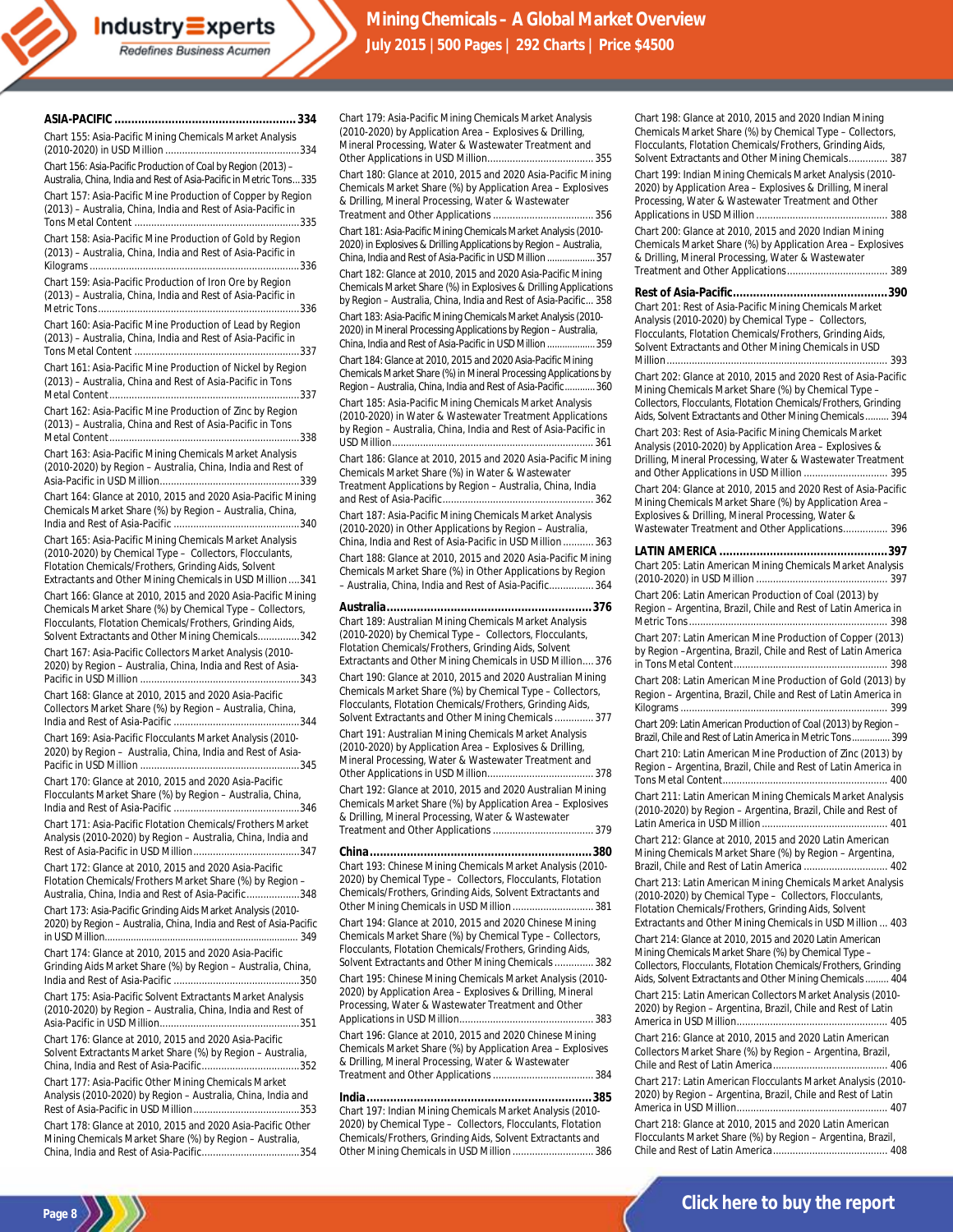Chart 219: Latin American Flotation Chemicals/Frothers Market Analysis (2010-2020) by Region – Argentina, Brazil, Chile and Rest of Latin America in USD Million ..................409 Chart 220: Glance at 2010, 2015 and 2020 Latin American Flotation Chemicals/Frothers Market Share (%) by Region –

**Industry** Experts Redefines Business Acumen

Argentina, Brazil, Chile and Rest of Latin America..............410 Chart 221: Latin American Grinding Aids Market Analysis (2010-2020) by Region – Argentina, Brazil, Chile and Rest of Latin America in USD Million..............................................411

Chart 222: Glance at 2010, 2015 and 2020 Latin American Grinding Aids Market Share (%) by Region – Argentina, Brazil, Chile and Rest of Latin America..........................................412

Chart 223: Latin American Solvent Extractants Market Analysis (2010-2020) by Region – Argentina, Brazil, Chile and Rest of Latin America in USD Million..................................413

Chart 224: Glance at 2010, 2015 and 2020 Latin American Solvent Extractants Market Share (%) by Region – Argentina, Brazil, Chile and Rest of Latin America ...............................414

Chart 225: Latin American Other Mining Chemicals Market Analysis (2010-2020) by Region – Argentina, Brazil, Chile and Rest of Latin America in USD Million..................................415

Chart 226: Glance at 2010, 2015 and 2020 Latin American Other Mining Chemicals Market Share (%) by Region –

Argentina, Brazil, Chile and Rest of Latin America..............416 Chart 227: Latin American Mining Chemicals Market Analysis (2010-2020) by Application Area – Explosives & Drilling, Mineral Processing, Water & Wastewater Treatment and Other Applications in USD Million......................................417

Chart 228: Glance at 2010, 2015 and 2020 Latin American Mining Chemicals Market Share (%) by Application Area – Explosives & Drilling, Mineral Processing, Water &

Wastewater Treatment and Other Applications.................418 Chart 229: Latin American Mining Chemicals Market Analysis (2010-

2020) in Explosives & Drilling Applications by Region –Argentina, Brazil, Chile and Rest of Latin America in USD Million.......... Chart 230: Glance at 2010, 2015 and 2020 Latin American Mining Chemicals Market Share (%) in Explosives & Drilling Applications by Region – Argentina, Brazil, Chile and Rest of Latin America .....................................................................420

Chart 231: Latin American Mining Chemicals Market Analysis (2010-2020) in Mineral Processing Applications by Region – Argentina, Brazil, Chile and Rest of Latin America in USD Million................................................................................421

Chart 232: Glance at 2010, 2015 and 2020 Latin American Mining Chemicals Market Share (%) in Mineral Processing Applications by Region – Argentina, Brazil, Chile and Rest of Latin America .....................................................................422

Chart 233: Latin American Mining Chemicals Market Analysis (2010-2020) in Water & Wastewater Treatment Applications by Region – Argentina, Brazil, Chile and Rest of Latin America in USD Million ....................................................................423

Chart 234: Glance at 2010, 2015 and 2020 Latin American Mining Chemicals Market Share (%) in Water & Wastewater Treatment Applications by Region – Argentina, Brazil, Chile and Rest of Latin America ..................................................424

Chart 235: Latin American Mining Chemicals Market Analysis (2010-2020) in Other Applications by Region – Argentina, Brazil, Chile and Rest of Latin America in USD Million........425 Chart 236: Glance at 2010, 2015 and 2020 Latin American Mining Chemicals Market Share (%) in Other Applications by Region – Argentina, Brazil, Chile and Rest of Latin America .. 426

**Argentina ........................................................... 428** Chart 237: Argentine Mining Chemicals Market Analysis (2010-2020) by Chemical Type – Collectors, Flocculants, Flotation Chemicals/Frothers, Grinding Aids, Solvent Extractants and Other Mining Chemicals in USD Million ....429 Chart 238: Glance at 2010, 2015 and 2020 Argentine Mining Chemicals Market Share (%) by Chemical Type – Collectors, Flocculants, Flotation Chemicals/Frothers, Grinding Aids, Solvent Extractants and Other Mining Chemicals...............430

Chart 239: Argentine Mining Chemicals Market Analysis (2010-2020) by Application Area – Explosives & Drilling, Mineral Processing, Water & Wastewater Treatment and Other Applications in USD Million......................................431 Chart 240: Glance at 2010, 2015 and 2020 Argentine Mining Chemicals Market Share (%) by Application Area – Explosives & Drilling, Mineral Processing, Water & Wastewater Treatment and Other Applications .................................... 432

**Brazil..................................................................433** Chart 241: Brazilian Mining Chemicals Market Analysis (2010- 2020) by Chemical Type – Collectors, Flocculants, Flotation Chemicals/Frothers, Grinding Aids, Solvent Extractants and Other Mining Chemicals in USD Million ............................. 433

Chart 242: Glance at 2010, 2015 and 2020 Brazilian Mining Chemicals Market Share (%) by Chemical Type – Collectors, Flocculants, Flotation Chemicals/Frothers, Grinding Aids, Solvent Extractants and Other Mining Chemicals.............. 434

Chart 243: Brazilian Mining Chemicals Market Analysis (2010- 2020) by Application Area – Explosives & Drilling, Mineral Processing, Water & Wastewater Treatment and Other Applications in USD Million................................................ 435

Chart 244: Glance at 2010, 2015 and 2020 Brazilian Mining Chemicals Market Share (%) by Application Area – Explosives & Drilling, Mineral Processing, Water & Wastewater Treatment and Other Applications .................................... 436

### **Chile...................................................................437**

Chart 245: Chilean Mining Chemicals Market Analysis (2010- 2020) by Chemical Type – Collectors, Flocculants, Flotation Chemicals/Frothers, Grinding Aids, Solvent Extractants and Other Mining Chemicals in USD Million ........................

Chart 246: Glance at 2010, 2015 and 2020 Chilean Mining Chemicals Market Share (%) by Chemical Type – Collectors, Flocculants, Flotation Chemicals/Frothers, Grinding Aids, Solvent Extractants and Other Mining Chemicals.............. 438

Chart 247: Chilean Mining Chemicals Market Analysis (2010- 2020) by Application Area – Explosives & Drilling, Mineral Processing, Water & Wastewater Treatment and Other Applications in USD Million................................................ 439

Chart 248: Glance at 2010, 2015 and 2020 Chilean Mining Chemicals Market Share (%) by Application Area – Explosives & Drilling, Mineral Processing, Water & Wastewater Treatment and Other Applications .................................... 440

**Rest of Latin America..........................................441** Chart 249: Rest of Latin America Mining Chemicals Market Analysis (2010-2020) by Chemical Type – Collectors, Flocculants, Flotation Chemicals/Frothers, Grinding Aids, Solvent Extractants and Other Mining Chemicals in USD Million ..............................442 Chart 250: Glance at 2010, 2015 and 2020 Rest of Latin America Mining Chemicals Market Share (%) by Chemical Type –

Collectors, Flocculants, Flotation Chemicals/Frothers, Grinding Aids, Solvent Extractants and Other Mining Chemicals......... 443

Chart 251: Rest of Latin America Mining Chemicals Market Analysis (2010-2020) by Application Area – Explosives & Drilling, Mineral Processing, Water & Wastewater Treatment and Other Applications in USD Million..................................................... 444

Chart 252: Glance at 2010, 2015 and 2020 Rest of Latin America Mining Chemicals Market Share (%) by Application Area – Explosives & Drilling, Mineral Processing, Water & Wastewater Treatment and Other Applications................ 445

#### **MIDDLE EAST AND AFRICA..................................446**

Chart 253: Middle East & Africa Mining Chemicals Market Analysis (2010-2020) in USD Million .................................. 446

Chart 254: Middle East & Africa Production of Coal (2013) by Region – South Africa and Rest of Middle East & Africa in Metric Tons ....................................................................... 447

Chart 255: Middle East & Africa Mine Production of Copper (2013) by Region – South Africa and Rest of Middle East & Africa in Tons Metal Content.............................................................................447

Chart 256: Middle East & Africa Production of Diamonds (2013) by Region – South Africa and Rest of Middle East & Africa in Carats .................................................................. 447

Chart 257: Middle East & Africa Mine Production of Gold in 2013 by Region for South Africa and Rest of Middle East & Africa in Kilograms.....................................................................................447

Chart 258: Middle East & Africa Production of Iron Ore (2013) by Region – South Africa and Rest of Middle East & Africa in Metric Tons ....................................................................... 447

Chart 259: Middle East & Africa Mining Chemicals Market Analysis (2010-2020) by Region – South Africa and Rest of Middle East & Africa in USD Million .................................. 448

Chart 260: Glance at 2010, 2015 and 2020 Middle East & Africa Mining Chemicals Market Share (%) by Region – South Africa and Rest of Middle East & Africa............................. 449

Chart 261: Middle East & Africa Mining Chemicals Market Analysis (2010-2020) by Chemical Type – Collectors, Flocculants, Flotation Chemicals/Frothers, Grinding Aids, Solvent Extractants and Other Mining Chemicals in USD Million................................................ 450 Chart 262: Glance at 2010, 2015 and 2020 Middle East & Africa Mining Chemicals Market Share (%) by Chemical Type – Collectors, Flocculants, Flotation Chemicals/Frothers, Grinding Aids, Solvent Extractants and Other Mining Chemicals......... 451 Chart 263: Middle East & Africa Collectors Market Analysis (2010-2020) by Region – South Africa and Rest of Middle East & Africa in USD Million...................................................... 452 Chart 264: Glance at 2010, 2015 and 2020 Middle East & Africa Collectors Market Share (%) by Region – South Africa and Rest of Middle East & Africa ....................................... 453 Chart 265: Middle East & Africa Flocculants Market Analysis (2010-2020) by Region – South Africa and Rest of Middle East & Africa in USD Million...................................................... 454 Chart 266: Glance at 2010, 2015 and 2020 Middle East &

Africa Flocculants Market Share (%) by Region – South Africa and Rest of Middle East & Africa ....................................... 455

Chart 267: Middle East & Africa Flotation Chemicals/Frothers Market Analysis (2010-2020) by Region – South Africa and Rest of Middle East & Africa in USD Million....................... 456

Chart 268: Glance at 2010, 2015 and 2020 Middle East & Africa Flotation Chemicals/Frothers Market Share (%) by Region – South Africa and Rest of Middle East & Africa .... 457 Chart 269: Middle East & Africa Grinding Aids Market

Analysis (2010-2020) by Region – South Africa and Rest of Middle East & Africa in USD Million .................................. 458 Chart 270: Glance at 2010, 2015 and 2020 Middle East &

Africa Grinding Aids Market Share (%) by Region – South Africa and Rest of Middle East & Africa............................. 459

Chart 271: Middle East & Africa Solvent Extractants Market Analysis (2010-2020) by Region – South Africa and Rest of

Middle East & Africa in USD Million .................................. 460 Chart 272: Glance at 2010, 2015 and 2020 Middle East & Africa Solvent Extractants Market Share (%) by Region – South Africa and Rest of Middle East & Africa................... 461

Chart 273: Middle East & Africa Other Mining Chemicals Market Analysis (2010-2020) by Region – South Africa and Rest of Middle East & Africa in USD Million....................... 462

Chart 274: Glance at 2010, 2015 and 2020 Middle East & Africa Other Mining Chemicals Market Share (%) by Region – South Africa and Rest of Middle East & Africa................... 463

Chart 275: Middle East & Africa Mining Chemicals Market Analysis (2010-2020) by Application Area – Explosives & Drilling, Mineral Processing, Water & Wastewater Treatment and Other Applications in USD Million .............................. 464

Chart 276: Glance at 2010, 2015 and 2020 Middle East & Africa Mining Chemicals Market Share (%) by Application Area – Explosives & Drilling, Mineral Processing, Water & Wastewater Treatment and Other Applications................ 465

Chart 277: Middle East & Africa Mining Chemicals Market Analysis (2010-2020) in Explosives & Drilling Applications by Region – South Africa and Rest of Middle East & Africa in USD Million............................................................................... 466

Chart 278: Glance at 2010, 2015 and 2020 Middle East & Africa Mining Chemicals Market Share (%) in Explosives & Drilling Applications by Region – South Africa and Rest of Middle East & Africa.......................................................... 467

Chart 279: Middle East & Africa Mining Chemicals Market Analysis (2010-2020) in Mineral Processing Applications by Region – South Africa and Rest of Middle East & Africa in USD Million............................................................................... 468

Chart 280: Glance at 2010, 2015 and 2020 Middle East & Africa Mining Chemicals Market Share (%) in Mineral Processing Applications by Region – South Africa and Rest of Middle East & Africa.......................................................... 469